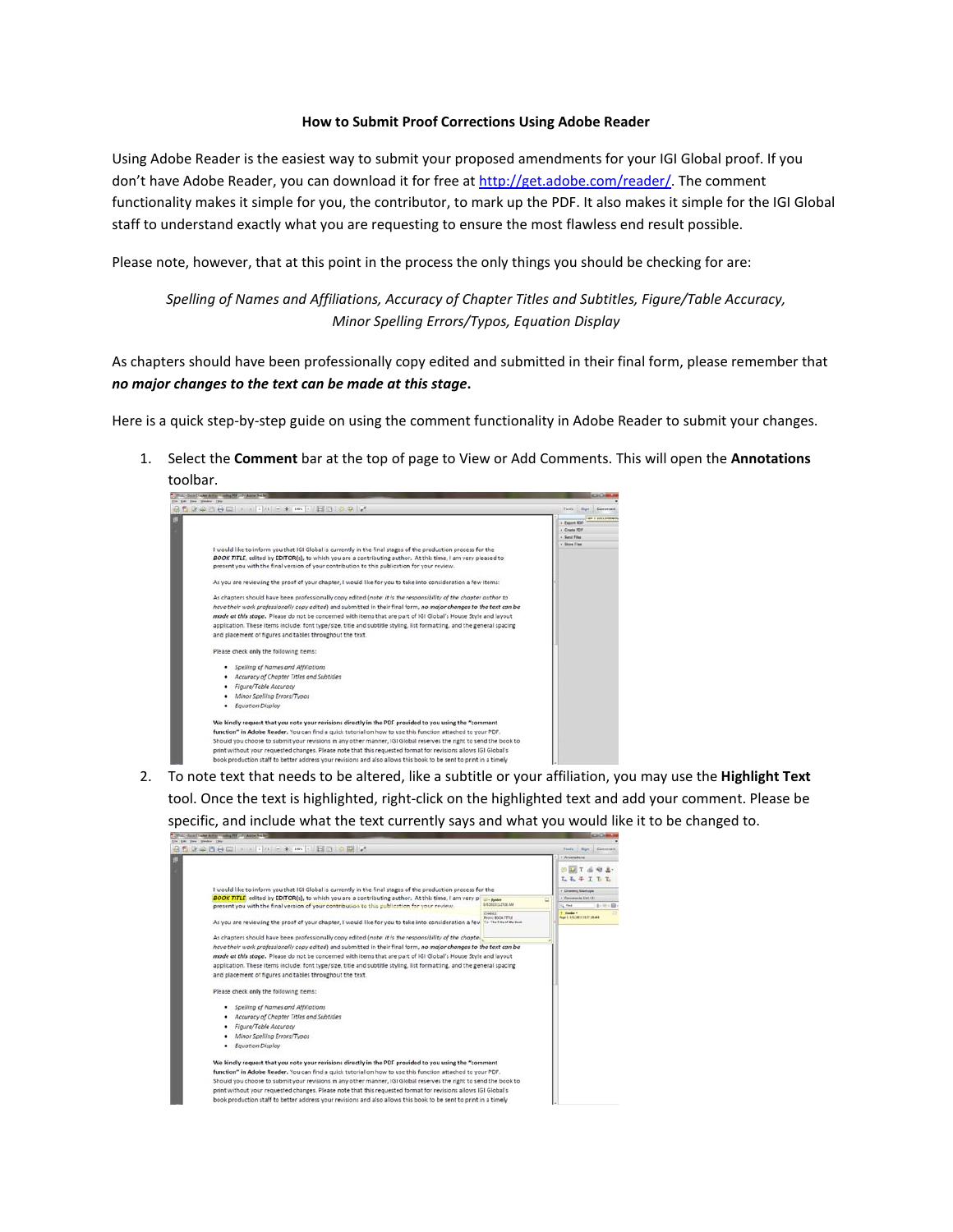3. If you would like text inserted, like a missing coma or punctuation mark, please use the **Insert Text at Cursor** tool. Please make sure to include exactly what you want inserted in the comment box.



4. If you would like text removed, such as an erroneous duplicate word or punctuation mark, please use the **Add Note to Replace Text** tool and state specifically what you would like removed.

| This is found that be determined to strong PCP and a determined from                                                                                                                                                                                                                                                                         | scal base as                                                                                                                |
|----------------------------------------------------------------------------------------------------------------------------------------------------------------------------------------------------------------------------------------------------------------------------------------------------------------------------------------------|-----------------------------------------------------------------------------------------------------------------------------|
| Edit View Weekly Help                                                                                                                                                                                                                                                                                                                        |                                                                                                                             |
|                                                                                                                                                                                                                                                                                                                                              | Sun<br>Conveyed<br>Tachi                                                                                                    |
| I would like to inform you that IGI Global is currently in the final stages of the production process for the                                                                                                                                                                                                                                | * Annetaliens<br>玉玉子<br>+ Draming Markups                                                                                   |
| <b>BOOK TITLE</b> , edited by EDITOR(s), to which you are a contributing author. At this time, I am very pleased to                                                                                                                                                                                                                          | · Caromeria Uan (8)                                                                                                         |
| present you with the final version of your contribution to this publication for your review.                                                                                                                                                                                                                                                 | $3 - 10 - 59$<br>SL PHF<br>T Juste -                                                                                        |
| As you are reviewing the proof of your chapter, Lwould like for you to take into consideration a few items'                                                                                                                                                                                                                                  | Page 1, 4-5-340 115-15-344<br><b>Grand E</b><br>Print & CA 11314<br>for the Title of the Book                               |
| As chapters should have been professionally copy edited (note: it is the responsibility of the chapter<br><b>Corp. Bucabas</b><br><b>AIS QRED TO ALIVE THAT</b><br>have their work professionally copy edited) and submitted in their final form, no major changes to                                                                        | 6, Janders<br>Page 5, A/C/206113-3110, AM                                                                                   |
| <b>CHARE</b><br>mode at this stage. Please do not be concerned with items that are part of IGI Global's House Style<br>From I would like for you to take into<br>peacherships a fast bears.<br>application. These items include: font type/size, title and subtitle styling, list formatting, and the ge<br>To: Howes complex the federates: | L. Jundai v.<br>Feart 1. 8-5:0003 11.34.444 AM<br><b>Stew Luxee</b><br>From Service and Affairment<br>To Rums, and AT&dure. |
| and placement of figures and tables throughout the text.                                                                                                                                                                                                                                                                                     |                                                                                                                             |
| Please check only the following items:                                                                                                                                                                                                                                                                                                       |                                                                                                                             |
| Spelling of Names and Affiliations                                                                                                                                                                                                                                                                                                           |                                                                                                                             |
| Accuracy of Chapter Titles and Subtitles                                                                                                                                                                                                                                                                                                     |                                                                                                                             |
| Figure/Table Accuracy<br>٠                                                                                                                                                                                                                                                                                                                   |                                                                                                                             |
| Minor Spelling Errors/Typos                                                                                                                                                                                                                                                                                                                  |                                                                                                                             |
| <b>Equation Display</b>                                                                                                                                                                                                                                                                                                                      |                                                                                                                             |
| We kindly request that you note your revisions directly in the PDF provided to you using the "comment                                                                                                                                                                                                                                        |                                                                                                                             |
| function" in Adobe Reader. You can find a quick tutorial on how to use this function attached to your PDF.                                                                                                                                                                                                                                   |                                                                                                                             |
| Should you choose to submit your revisions in any other manner. IGI Global reserves the right to send the book to                                                                                                                                                                                                                            |                                                                                                                             |
| print without your requested changes. Please note that this requested format for revisions allows IGI Global's                                                                                                                                                                                                                               |                                                                                                                             |
| book production staff to better address your revisions and also allows this book to be sent to print in a timely                                                                                                                                                                                                                             |                                                                                                                             |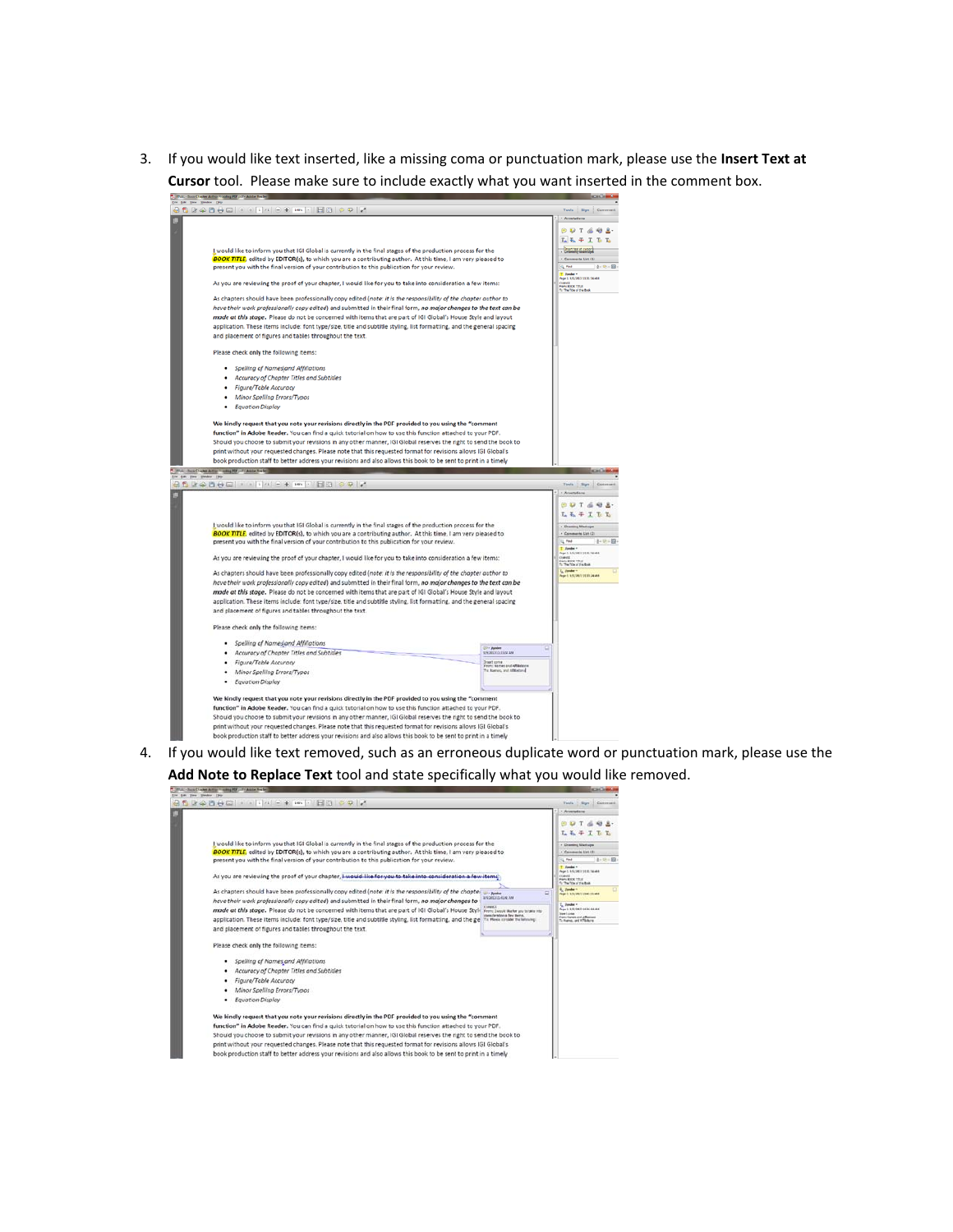# Perspectives on Theory U: Insights from the Field

Olen Gunnlaugson Université Laval, Canada

Charles Baron Université Laval, Canada

Mario Cayer Université Laval, Canada

A volume in the Advances in Human Resources Management and Organizational Development (AHRMOD) Book Series

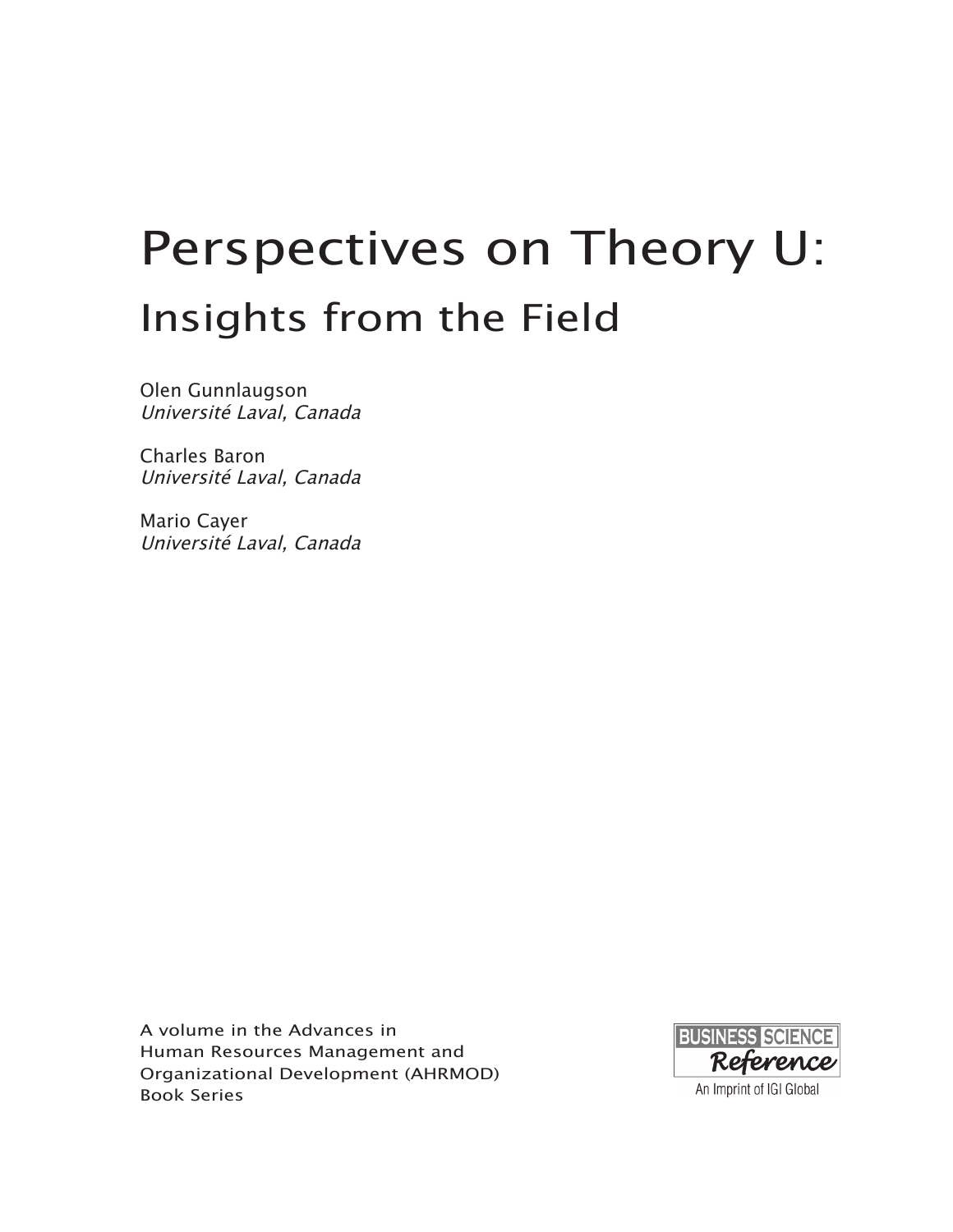### Detailed Table of Contents

#### **[Chapter 1](#page-0-0)**

| Traveling the U: Contemplative Practices for Consciousness Development for Corporate and |  |
|------------------------------------------------------------------------------------------|--|
|                                                                                          |  |
| John Hardman, Regenerative Organizations, USA                                            |  |
| Patricia Hardman, Regenerative Organizations, USA                                        |  |

In this chapter, the authors initiate the reader to the [contemplative](#page-0-0) practices of purposeful meditation for each stage of Theory U. This set of collective [meditation](#page-0-0) techniques has been designed to facilitate "letting go" by helping to suspend [judgment](#page-0-0) (open mind), cynicism (open heart), and fear (open will). The combined fourth [meditation](#page-0-0) is intended to activate the "letting come" of the U's upswing by activating the collective capacity to presence, [crystallize,](#page-0-0) and prototype creative ideas for innovative solutions that may not emerge from [conventional](#page-0-0) methods of problem solving and decision making.

#### **[Chapter 2](#page-0-0)**

| Tom Karp, Oslo School of Management, Norway               |  |
|-----------------------------------------------------------|--|
| Lars Mortensen Lægreid, Oslo School of Management, Norway |  |

This chapter [investigates](#page-0-0) how leaders can be better equipped to engage in acts of leadership. The authors introduce a [framework](#page-0-0) to help leaders to get to know, and connect to, their own source and willpower, as well as assisting teachers and coaches that aim to foster leadership [development.](#page-0-0)

#### **[Chapter 3](#page-0-0)**

Presencing Our Absencing: A Collective Reflective Practice Using Scharmer's "U" [Model...............](#page-0-0) 29 *[Louis D. Cox, Independent Clinical Psychologist and Consultant, USA](#page-0-0)*

In this chapter, the author presents a remedy for the [limitations](#page-0-0) our egos set on what we can share about ourselves in our conversations. These [conversational](#page-0-0) limits, in turn, limit the emergence of our deepest and wisest collective [intelligence,](#page-0-0) creativity, and wisdom. As a counter to these ego-driven limits, a [collective](#page-0-0) method is offered in this chapter, first, to help us see and accept our egos, and then to move our [conversations](#page-0-0) out of their grip and into the hands of our more open-minded and open-hearted "best selves." This method is called "Presencing Our [Absencing."](#page-0-0)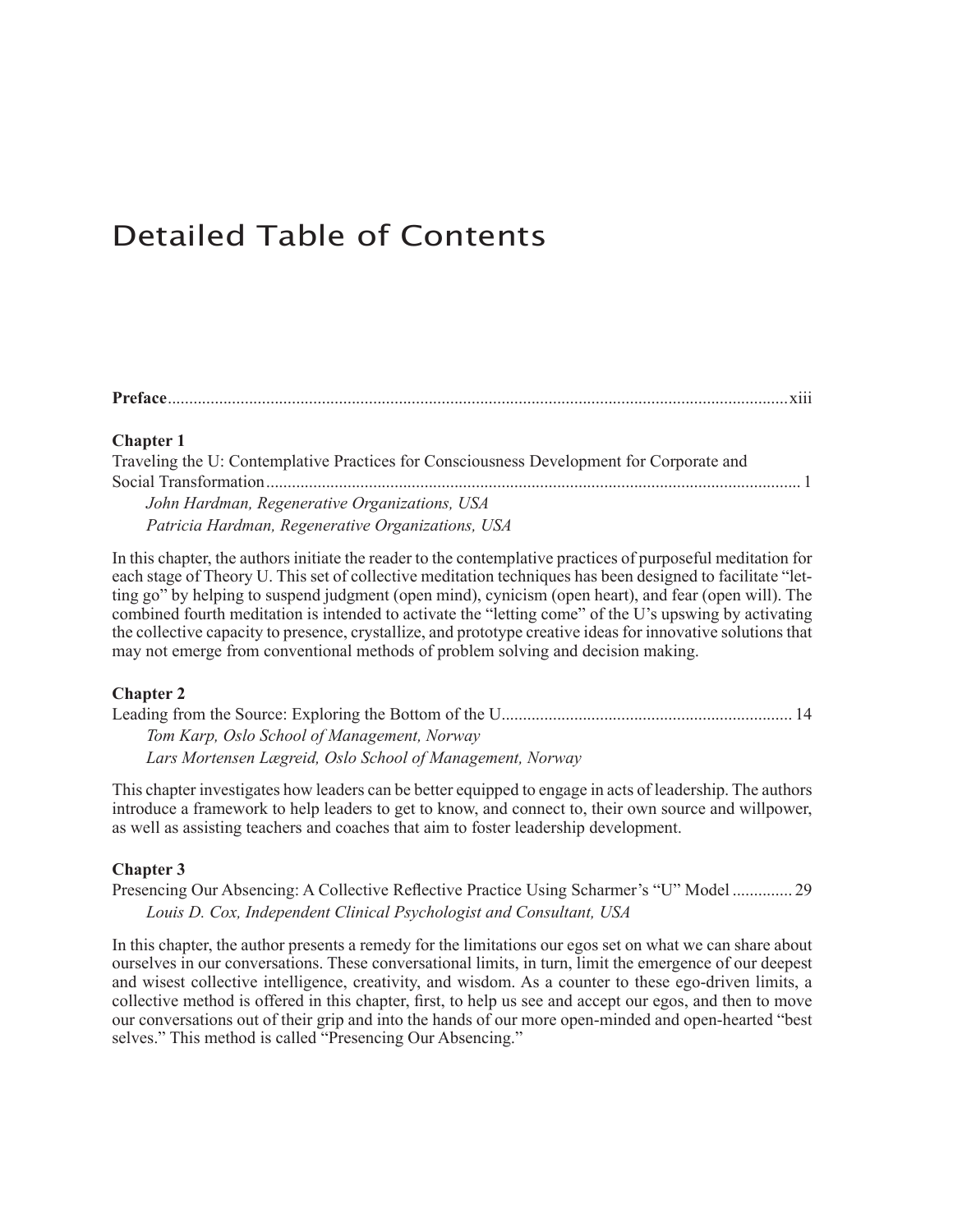Accessing the Blind Spot: The U Process as Seen Through the Lens of [Developmental](#page-0-0) Action [Inquiry........................................................................................................................................](#page-0-0) 48

*[Aliki Nicolaides, University of Georgia, USA](#page-0-0) [David McCallum, Le Moyne College, USA](#page-0-0)*

In this chapter, the authors introduce [Developmental](#page-0-0) Action Inquiry as a lens to deepen understanding of the capacities needed to employ Theory U for [transformative](#page-0-0) collective action. Scharmer's Theory U describes a highly sophisticated approach to [multi-stakeholder](#page-0-0) change and places significant demands on the cognitive capacity and behavioral [competencies](#page-0-0) of both participants and facilitators. Such challenges include [experiences](#page-0-0) of dynamic complexity, multiple dimensions of conflict, and high degrees of uncertainty. The authors explore how [Developmental](#page-0-0) Action Inquiry helps facilitators better interpret these challenges and more effectively scaffold and support [stakeholders/participants](#page-0-0) through their en[gagement](#page-0-0) of the U Process.

#### **[Chapter 5](#page-0-0)**

Presencing as Being in Care: Extending Theory U through a Relational [Framework..........................](#page-0-0) 61 *[Nancy Southern, Saybrook University, USA](#page-0-0)*

This chapter [emphasizes](#page-0-0) the important connection between Theory U and a relational way of Being in Care. Drawing on hermeneutic philosophy and [transformative](#page-0-0) learning theory, the importance of understanding self as relational is [emphasized](#page-0-0) to extend the application of Theory U in support of personal and collective [transformative](#page-0-0) learning and change. The author offers a way to look at this work through an embedded systems model to enable the co-creation of new ways of being in [relationship](#page-0-0) with others and our [environment](#page-0-0) that support the co-creation of sustainable systems.

#### **[Chapter 6](#page-0-0)**

Promoting Presence in [Professional](#page-0-0) Practice: A Core Reflection Approach for Moving through the [U.......................................................................................................................................................](#page-0-0) 77

*[Fred A. J. Korthagen, Utrecht University, The Netherlands](#page-0-0) [Annemarieke Hoekstra, Northern Alberta Institute of Technology, Canada](#page-0-0) [Paulien C. Meijer, Radboud University Nijmegen, The Netherlands](#page-0-0)*

The purpose of this chapter is to explore how Scharmer's Theory U can support transformational learning in coaching sessions using the Core [Reflection](#page-0-0) approach. Research studies on the use of this coaching approach have shown that it can promote deep learning and [strengths-based](#page-0-0) performance. It could be concluded that this approach can effectively help people in [transformational](#page-0-0) learning and promote a shift on the U [methodology.](#page-0-0)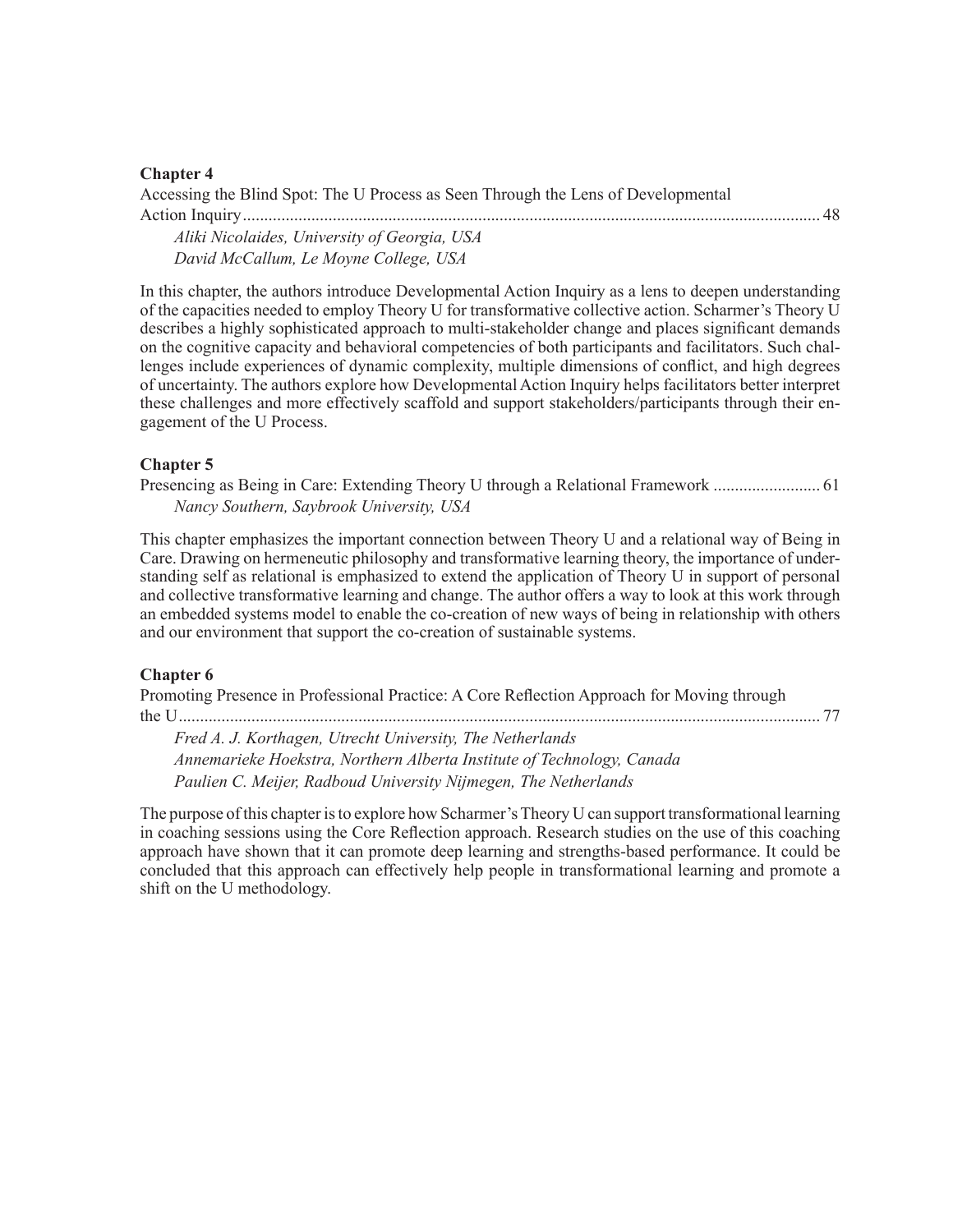Setting the Context for [Transformation](#page-0-0) towards Authentic Leadership and Co-Creation .................... 97 *[Lotte Darsø, Institut for Uddannelse og Pædagogik \(DPU\), Denmark](#page-0-0)*

Theory U can help leaders to develop authentic [leadership](#page-0-0) and to build a collective sounding board for co-creation. It is argued in this chapter that lectures cannot teach leaders how to develop the two characteristics. Leaders need to experience, explore, and reflect together with others, and the [U-processis](#page-0-0) eminent for this, because it engages mind, heart, and will towards the creation of new meaning, [understanding,](#page-0-0) and [consciousness.](#page-0-0) Specifications will be given on how the context can be designed by attending to the physical, social, emotional, and pedagogical structures required for this process to unfold [successfully.](#page-0-0)

#### **[Chapter 8](#page-0-0)**

| Geoff Fitch, Pacific Integral, USA                            |  |
|---------------------------------------------------------------|--|
| Terri O'Fallon, California Institute of Integral Studies, USA |  |

This chapter reviews the learning from 10 years of experience with GTC, a cohort-based [transformative](#page-0-0) leadership [development](#page-0-0) program developed at Pacific Integral that is informed by and integrates Theory U. Specific [applications](#page-0-0) of Theory U are deeply integrated into the curriculum and learning approach, along with several other [frameworks.](#page-0-0) The chapter examines how the integration of Theory U has impacted the development of leaders and of the faculty and curriculum development process itself, explores diverse ways Theory U can be applied in this context, and reviews research that has been [conducted](#page-0-0) on the impact of the [implementation.](#page-0-0)

#### **[Chapter 9](#page-0-0)**

Deep Presencing [Leadership](#page-0-0) Coaching: Building Capacity for Sensing, Enacting, and Embodying Emerging Selves and Futures in the Face of Organizational [Crisis.................................](#page-0-0) 128 *[Olen Gunnlaugson, Université Laval, Canada](#page-0-0)*

*[William Walker, Concordia University, Canada](#page-0-0)*

The authors propose deep [presencing](#page-0-0) as a means for expanding a leader's experience of self that allows more [flexibility,](#page-0-0) ingenuity, and courage to sense, articulate, and bring forth creative change. Deep presencing in the coaching relationship is presented as a context for [developmental](#page-0-0) evolution for fostering capacities for witnessing and creative [engagement.](#page-0-0)

#### **[Chapter 10](#page-0-0)**

Theory U and Team Performance: Presence, Participation, and [Productivity.....................................](#page-0-0) 138 *[Jay Hays, Swinburne University of Technology, Australia](#page-0-0)*

This chapter applies Scharmer's Theory U to team [performance,](#page-0-0) productivity, and learning. Key topics covered include [counterproductive](#page-0-0) thought patterns, or habits, and how they can be overcome; the [complementary](#page-0-0) notions of collective presence and authenticity; and the critical contributions of shared reflection and dialogue to team learning and evolution. These and other elements of [Scharmer's](#page-0-0) Theory U enable extraordinary collaborative effort and confer team [advantagesin](#page-0-0) terms of innovation, competitiveness, and [sustainability.](#page-0-0) Strategies presented for promoting team evolution help readers to see how Theory U might be put into practice in their respective organisations and [communities.](#page-0-0)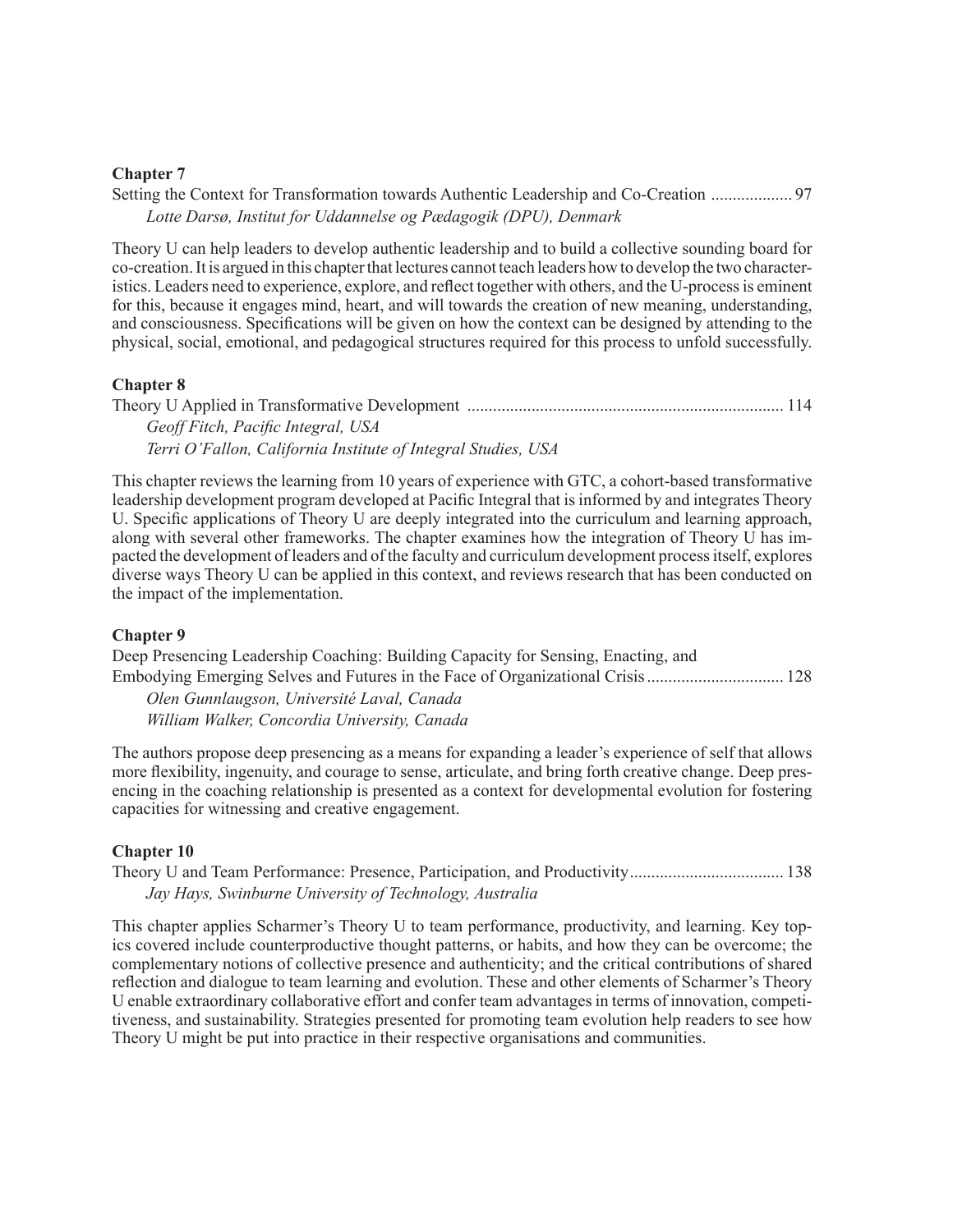| Sue Guttenstein, ADIEWA Centre, Canada  |  |
|-----------------------------------------|--|
| Jane Lindsay, ADIEWA Centre, Canada     |  |
| Charles Baron, Université Laval, Canada |  |

In Theory U, Otto [Scharmer](#page-0-0) suggests that by working at the bottom of the U we can align with a positive future, which can then manifest through us. It requires our [transcending](#page-0-0) our individual perspectives and analytic approaches. Instead, we access the implicit, intuitive wisdom of the larger [Consciousness](#page-0-0) Field. This chapter examines two issues unaddressed by Scharmer, suggesting first that there is evidence that such a [consciousness](#page-0-0) field exists through which we can access the emergent future and, secondly, that there are innovative practices that help us [experience](#page-0-0) and function at the bottom of the U, in time on a [reliable](#page-0-0) basis.

#### **[Chapter 12](#page-0-0)**

| Opening Space through Contemplative Practices: How Facilitators Foster a Field of |  |
|-----------------------------------------------------------------------------------|--|
|                                                                                   |  |
| Lyn Hartley, Organizational Learning and Development, Canada                      |  |

[Qualitative](#page-0-0) research conducted with facilitators at the Authentic Leadership in Action (ALIA) summer institute led to the grounded theory "opening space to foster a field of [learning."](#page-0-0) As there are many parallels, this chapter [compares](#page-0-0) and contrasts this grounded theory with Theory U. The grounded theory describes four sets of practices that illustrate how a facilitator creates an [environment](#page-0-0) conducive to [transformative](#page-0-0) group learning. Regular contemplative practices such as mediation were demonstrated to enhance the [facilitator's](#page-0-0) internal qualities of openness, curiosity, and awareness.

#### **[Chapter 13](#page-0-0)**

Applying Theory U: The Case of the Creative Living [Lab.................................................................](#page-0-0) 193 *[Simone Schweikert, Lucerne University of Applied Sciences and Arts, Switzerland](#page-0-0) [Jens O. Meissner, Lucerne University of Applied Sciences and Arts, Switzerland](#page-0-0) [Patricia Wolf, Lucerne University of Applied Sciences and Arts, Switzerland](#page-0-0)*

This chapter describes the application of [Scharmer's](#page-0-0) Theory U during the setup phase of the Creative Living Lab (CreaLab), an [interdisciplinary](#page-0-0) program at Lucerne University of Applied Sciences and Arts. It [contributes](#page-0-0) an empirical case for the application of Theory U and addresses two important research gaps: First, Theory U and the [above-mentioned](#page-0-0) methodological approaches have so far not been combined together in a theoretical [framework;](#page-0-0) second, there are so far no conceptual guidelines that would instruct the reflective application of such a theoretical framework in practice, such as in [educational](#page-0-0) [environments.](#page-0-0)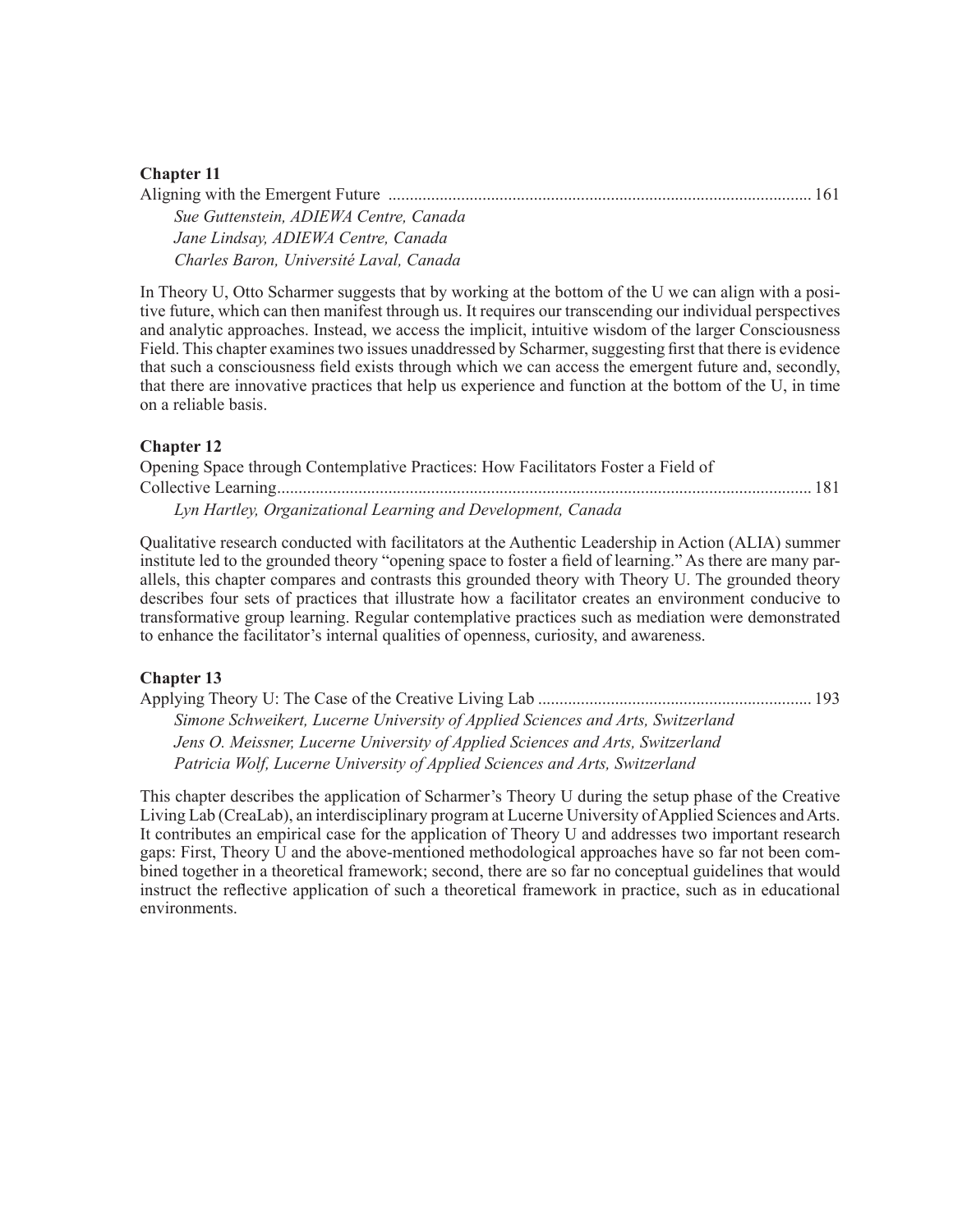| Theory U and Emergent Innovation: Presencing as a Method of Bringing Forth Profoundly |  |
|---------------------------------------------------------------------------------------|--|
|                                                                                       |  |

*[Markus F. Peschl, University of Vienna, Austria](#page-0-0) [Thomas Fundneider, theLivingCore, Austria](#page-0-0)*

Creating an innovation is always confronted with the following dilemma: On the one hand, it [issupposed](#page-0-0) to bring forth something [profoundly](#page-0-0) new; on the other hand, it should fit perfectly well in its environment because individuals, [organizations,](#page-0-0) and societies have been expecting it without even knowing it. In most cases, classical approaches to innovation are [extrapolating](#page-0-0) from the past. The authors suggest the alternative approach of Emergent [Innovation,](#page-0-0) which is based on the concepts of "learning from the future" and "listening to the future as it emerges" to escape the [above-mentioned](#page-0-0) dilemma. To do that, individuals have to develop new cognitive abilities, attitudes, and [epistemological](#page-0-0) virtues. Scharmer's Theory U can help them in this [transformational](#page-0-0) learning.

#### **[Chapter 15](#page-0-0)**

Theory U: Rethinking Business as Practical European [Philosophy....................................................](#page-0-0) 234 *[Pierre Guillet de Monthoux, Copenhagen Business School, Denmark](#page-0-0) [Matt Statler, NYU Stern School of Business, USA](#page-0-0)*

The recent Carnegie report [characterizes](#page-0-0) the goal of business education as the development of practical wisdom. This chapter reframes [Scharmer's](#page-0-0) Theory U as an attempt to develop practical wisdom by applying certain European [philosophical](#page-0-0) concepts. Specifically, this chapter traces a genealogy of social sculpture, [Schwungspiel,](#page-0-0) poetic creation, and spiritual science, and suggests that Scharmer's work integrates these concepts into a pragmatic pedagogy that has [implications](#page-0-0) for business practice as well as business [education.](#page-0-0)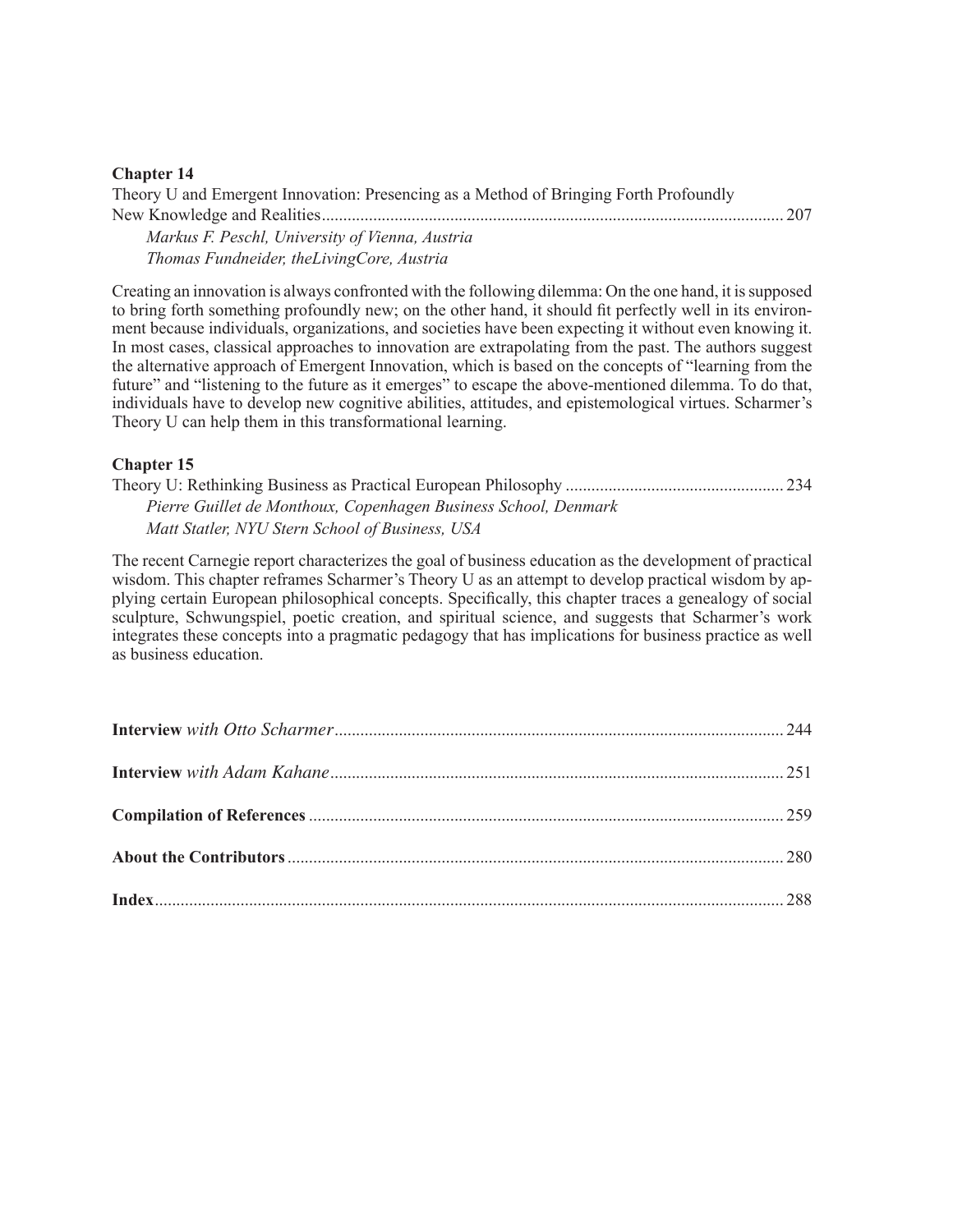## Chapter 6 Promoting Presence in Professional Practice: A Core Reflection Approach for Moving through the U

**Fred A. J. Korthagen** *Utrecht University, The Netherlands*

**Annemarieke Hoekstra** *Northern Alberta Institute of Technology, Canada*

**Paulien C. Meijer** *Radboud University Nijmegen, The Netherlands*

#### **ABSTRACT**

*This contribution focuses on the connection between Scharmer's Theory U and individual coaching. How can Theory U be used in coaching for supporting transformational learning in coachees? First, the authors present an approach called Core Reflection. In this approach, Theory U is linked to specific levels of reflection and awareness, described by the so-called "onion model." Through the use of Core Reflection, the personal and professional aspects of both inner processes and performance become connected. Two research studies on the use of coaching based on Core Reflection with teachers show its strong impact on practitioners, clarifying how it can promote deep learning and strengths-based performance, even in situations experienced by the coachee as problematic. The authors conclude that the Core Reflection approach is a practical and effective method for helping people move through Scharmer's U model and for transformational learning. The research also sheds light on an overlooked area within Theory U: The illumination of people's core qualities.*

DOI: 10.4018/978-1-4666-4793-0.ch006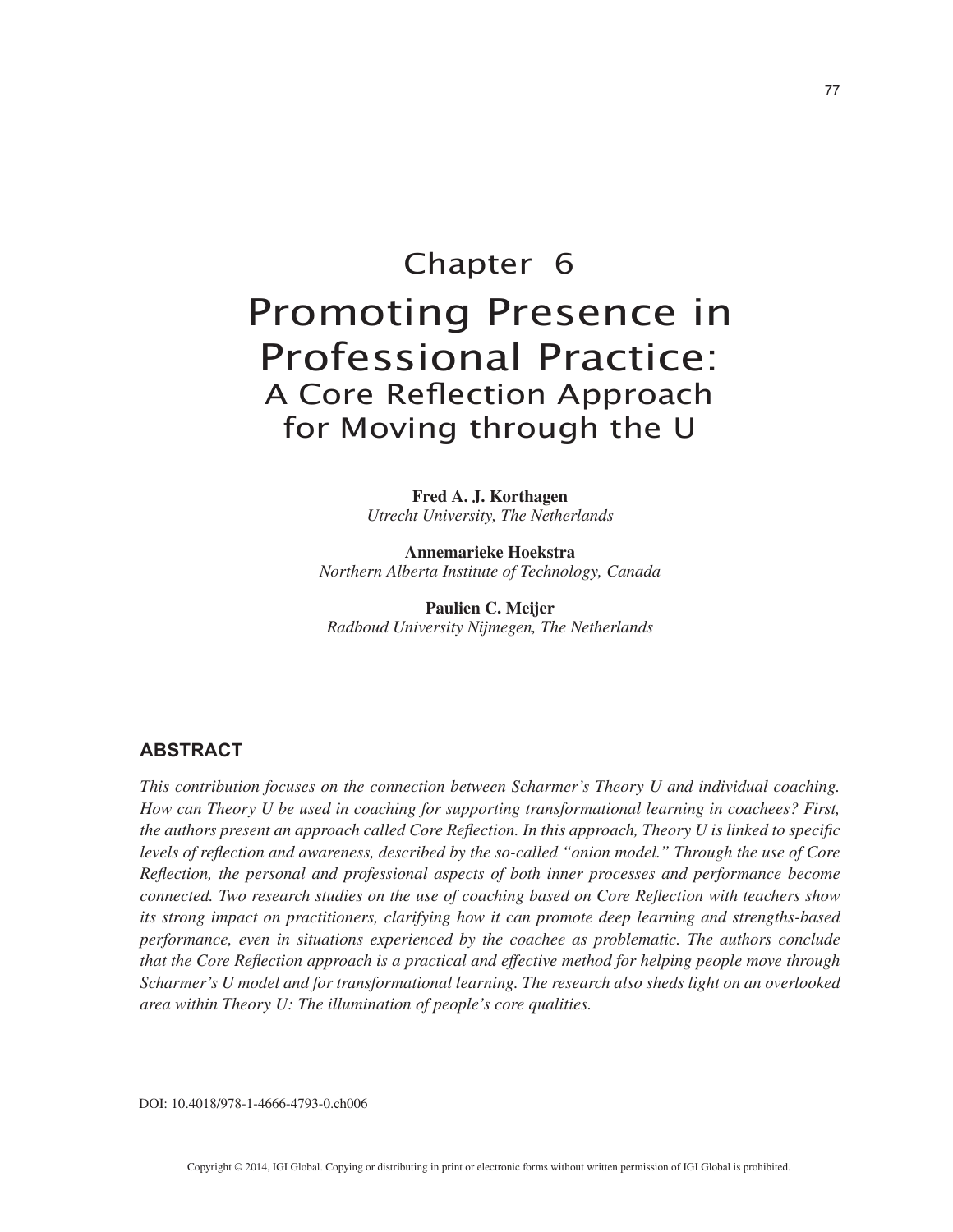#### **INTRODUCTION**

Recent contributions on the theory of *presence* by Senge et al. (2004) and Scharmer's (2007) *Theory U* have drawn much attention within various professional domains. In this chapter, we discuss how Theory U can be connected to individual coaching aimed at supporting transformational learning in coachees. In a variety of professional domains it is common that during coaching, coachees bring in professional situations they experience as problematic. To date, Scharmer has not elaborated so much how a coach can promote a shift in the coachee from such problematic experiences to the bottom of the U, and then upwards. This paper will describe a concrete coaching approach that enhances such a shift and we will link this to Theory U. This coaching approach is based on the use of *Core Reflection* and applicable to all professions and many coaching situations. We will describe the theoretical foundations of the Core Reflection approach and two research studies that yield insight into the processes and outcomes resulting from coaching based on Core Reflection. In the final section of our paper we will argue that the Core Reflection approach is a practical and effective tool for helping people transition through the U, and develop the competence for transformational learning.

#### **THEORETICAL FRAMEWORK**

#### **Cognition, Emotion and Motivation**

Theory U emphasizes the importance of "an open mind, an open heart and an open will" (Scharmer, 2007, p. 41) as the basis for reflection and action. This concurs with a variety of research studies from different fields showing that professional performance is not only grounded in rational thinking, but that affective and motivational factors also play an important role. In this section we will discuss the role that cognition, emotion, and motivation play in professional behavior.

A great deal of professional behavior is socalled *immediate behavior* (Dolk, 1997), that is, behavior that occurs as an immediate reaction to unexpected, non-routine situations. In such situations, there is often little time for reflection (Eraut, 1995; Schön, 1987), and 'downloading behavior' occurs, mediated by what the psychologist Epstein (1990) named the *experiential system* in human beings. In this experiential system, rapid information processing takes place, which is to a large degree based on emotions and images. This system is linked to physical responses and automatic processes. It is holistic, which means that the world is experienced in interconnected wholes, directing behavior in an often unconscious way (Lazarus, 1991). Many of these unconscious or only partly conscious behavioral tendencies, such as basic fight, flight and freeze responses, are patterns that have developed in the person at a young age (Rothschild, 2000). Epstein's theory emphasizes the connections between thinking, feeling and behavior within the experiential system. His theory is supported by neurophysiological research. Brain specialists such as Immordano-Yang and Damasio (2007) conclude that most human functioning takes place through processes in which thinking and feeling are strongly intertwined. We can conclude that not all sources of behavior are rational and conscious, but many are non-rational or unconscious.

In addition, it is important to note that not only feelings and emotions play an important role in directing behavior. In their *Self-Determination Theory*, Ryan and Deci (2002) emphasize that people's behavior is strongly influenced by their psychological needs, such as the need for autonomy, competence, and relatedness. These are motivational factors, representing a somewhat different dimension than feelings and emotions.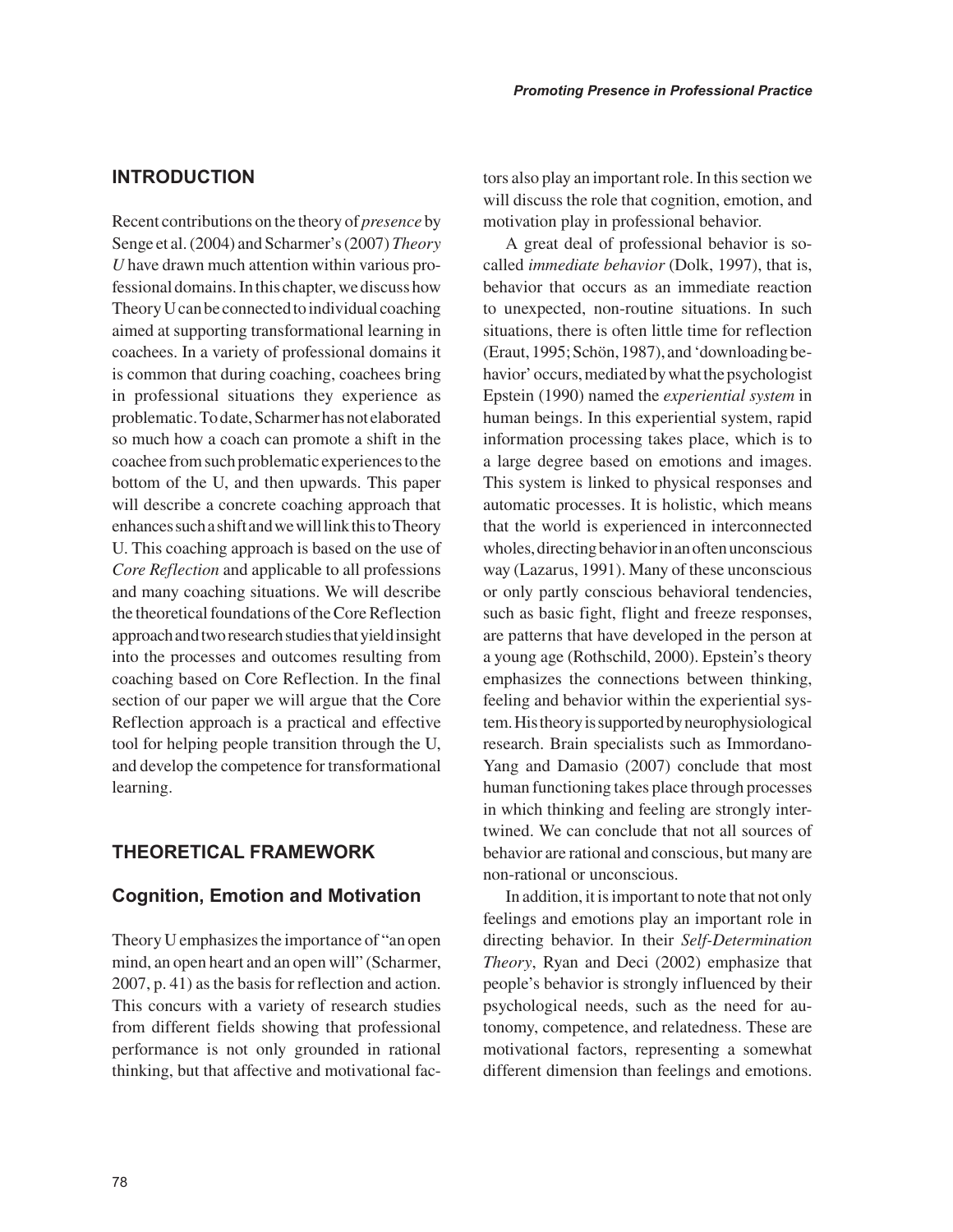Ideals and personal missions are other important aspects of this motivational dimension (Palmer, 1998).

In sum, and in line with Theory U, we distinguish between three important dimensions in the sources of professional behavior, namely the cognitive, emotional, and motivational dimension, or briefly: thinking, feeling, and wanting. Moreover, we conclude that these dimensions are often unconscious or only partly conscious to the actor, which concurs with Scharmer's notion of *downloading*: when people behave in an unconscious manner, they tend to 'download' routine behavioral approaches to solve practical situations. These downloaded approaches are grounded in an often unclear mixture of cognitive, emotional and motivational factors within the person.

#### **Reflection**

Becoming aware of such sources of behavior from a stance of openness and curiosity towards oneself may, as Scharmer (2007) clarifies, help to deepen one's awareness, and to make a better connection with one's inner potential. Hence, reflection is a pivotal instrument for enhancing professional development, as Van Woerkom (2003) showed in her research into professional behavior in a variety of professions. She found strong evidence that the ability to learn from one's own experiences through reflection is the most crucial aspect that explains the difference between strong and weaker professionals. However, there are different forms of reflection, and not every form is equally fruitful. Noteworthy is the research by Hoekstra (2007) and Mansvelder-Longayroux et al. (2007), who showed that professionals often use a superficial type of reflection. They limit their reflection to the question 'what can I do' (*behavior-oriented reflection*), whereas only *meaning-oriented reflection* has been shown to have a strong impact on professional learning. This brings us to the question of how professional reflection can be deepened.

#### **Core Reflection**

The importance of promoting deep meaningoriented reflection that includes cognition, emotion and motivation, was - during the early 1990s - the incentive for the development of the *Core Reflection approach.* The first publications on this approach were in Dutch, later followed by publications in English (e.g. Korthagen, 2004, Korthagen and Vasalos, 2005, Korthagen & Vasalos, 2010, Korthagen, Greene, & Kim, 2013). Although the Core Reflection approach has been developed previously to and separately from Theory U, the approach can be seen as a practical methodology for helping people (or oneself) make the U-movement. Fundamental to Core Reflection is not only the idea to make the unconscious dimensions of one's own functioning more conscious, but also the idea that there are different levels at which meaning-oriented reflection can take place. They are summarized in Figure 1 with the aid of *the model of levels in reflection*, briefly called *the onion model* (Korthagen, 2004; Korthagen & Vasalos, 2005). It shows the following levels: (1) environment, (2) behavior (performance), (3) competencies, (4) beliefs, (5) identity, and (6) mission. Figure 1 shows the basic questions related to each of these six layers.

The model focuses on the interaction of the individual with his or her environment. The idea is that *alignment* between the different layers is the key to effective performance. For example, if a professional has to deal with a difficult situation (layer 1), requiring a new kind of behavior (2), he needs the competencies to do so (3), and the belief (4) that a new approach will help. Without this belief and the right competencies, his behavior will often be ineffective. Still, he can only be successful if he also feels that this approach resonates with who he is (5) and with what he really strives for in his work (6).

Once the connection with the inner layers has been established (in our example: when the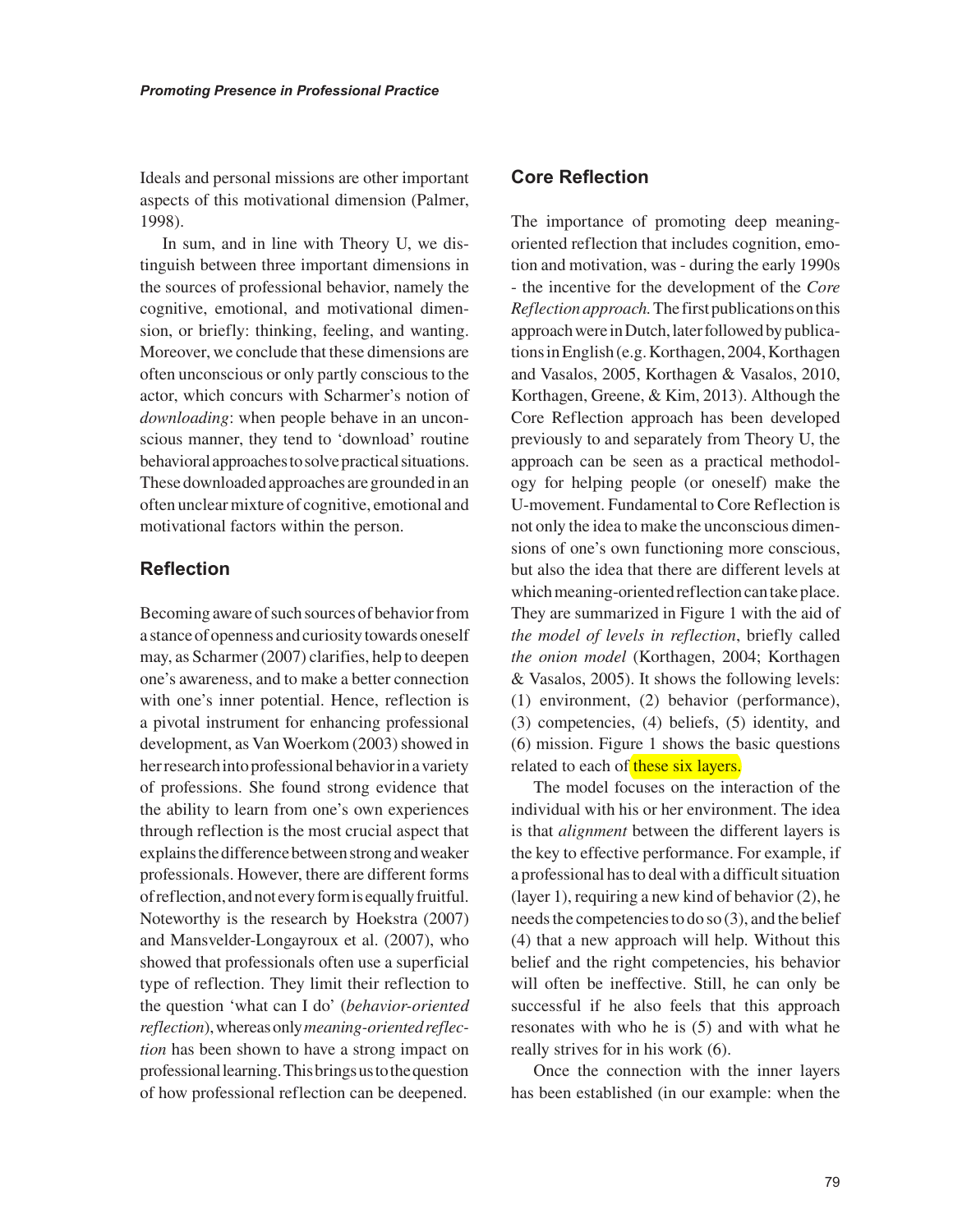

*Figure 1. The model of levels in reflection (the onion model)*

person feels that the new approach is in line with his identity and mission), personal qualities in the practitioner are triggered, such as enthusiasm, curiosity, courage, decisiveness, openness, flexibility, and so forth. Following Ofman (2000), we call such qualities *core qualities*. In the literature, there is discussion about the question of whether such qualities are innate or the result of people's life histories (Peterson & Seligman, 2004). Some qualities may be innate and others may be acquired through practice, although in general the answer is 'both': most qualities seem genetically determined, but need a supportive context in order to develop (Peterson & Seligman, 2004). Interestingly, it is not really necessary to have final clarity about this issue if we wish to use the concept of core qualities for practical purposes, for example in coaching.

With the aid of the onion model, we can describe the inner layers a person goes through when moving through the U. The left-hand side of the U corresponds with an inward shift, from the outer to the inner layers in the person, where one's sense of self (identity), mission, and core qualities are located. Scharmer (2007, p. 246) calls this "connecting to Source" and relates it to the questions "Who is my Self?" (the identity level in the onion model) and "What is my Work?" (the mission level in the onion model). This is followed by an outward shift (corresponding with an upward movement in the U), which means that the person's behavior, or perhaps we should say the person's *being*, is grounded in an awareness of self (identity), mission (ideals, calling, inspiration), and core qualities. Hence, in Core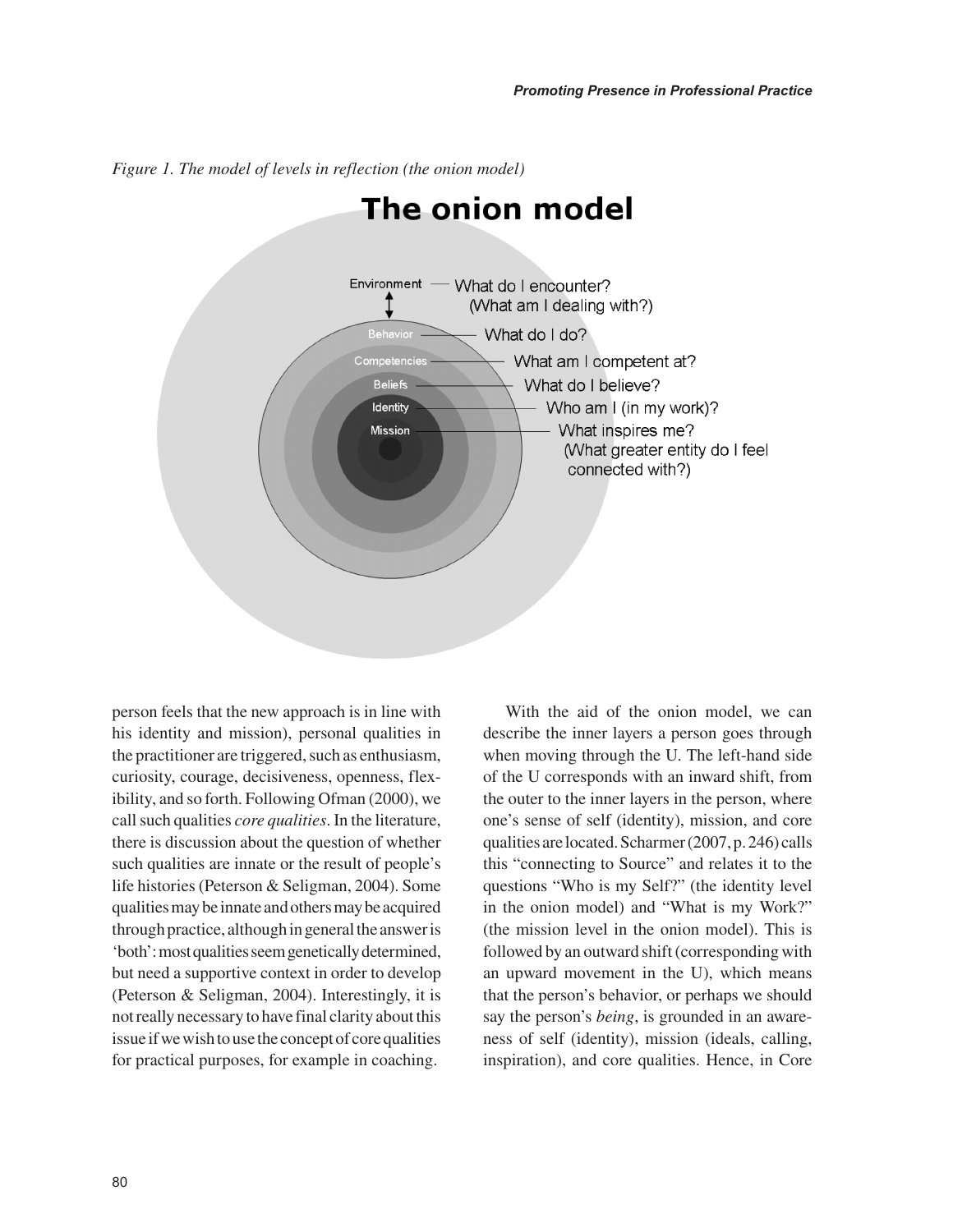Reflection, many layers are taken into account simultaneously. Alignment among these different layers can promote a harmonious connection in a professional between the 'inside' (within the person) and the 'outside' (the environment), as we will show below.

Whereas Scharmer (2007) stresses the *process* of moving towards the bottom of the U and names this process *presencing*, other authors emphasize the special *state of being* the person arrives at, and call this state *presence* (e.g. Rodgers & Raider-Roth, 2006; Senge et al., 2004; Tremmel, 1993). This is no fundamental difference, but merely a different perspective on the same phenomenon.

#### **Coaching Based on Core Reflection**

Coaching based on Core Reflection is grounded in the following key principles (Korthagen & Vasalos, 2005; Korthagen & Vasalos, 2010; Korthagen, Greene, & Kim, 2013):

- 1. Promoting awareness of ideals (layer of mission) and core qualities in the person related to the situation reflected on.
- 2. Identifying internal obstacles to the enactment of these ideals and core qualities (i.e. promoting awareness of any disharmony (frictions) between the onion layers).
- 3. Promoting awareness of the cognitive, emotional and motivational aspects (in other words: thinking, feeling and wanting) embedded in 1 and 2. This means stimulating a more *open mind*, *open heart*, and *open will*.
- 4. Promoting a state of presence in which the person is fully aware (cognitively and emotionally) of the discrepancy between 1 and 2, and the self-created nature of the internal obstacles.
- 5. Trust in the process taking place from within the person.
- 6. Supporting the use of the inner potential within the situation under reflection.
- 7. Promoting autonomy in Core Reflection.

So far, we have discussed the theoretical insights and the basic principles underlying the Core Reflection approach, and the connection with Theory U. Since the early 1990s, we have trained a large number of coaches in the use of the approach, and the need was felt to investigate the processes and outcomes related to coaching based on Core Reflection (i.e. Core Coaching). We will now discuss two in-depth case studies that have been carried out in this area. These studies were done in the Netherlands, and the results were published in international peer-reviewed journals. We will discuss the highlights of these studies here.

#### **RESEARCH STUDY 1: PRESENCE WHILE TEACHING**

In the first study (Meijer, Korthagen, & Vasalos, 2009) one teacher, Paulien, who was in her first year in the profession, was studied during seven individual Core Coaching sessions. Qualitative and quantitative instruments were used, including transcriptions of audio-recorded coaching sessions, Paulien's journals, five interviews with Paulien and the coach, and the Questionnaire on Core Qualities (Evelein, 2005). The most important outcomes of the Core Coaching were that the teacher became more fully present while teaching, used her personal qualities more effectively, and performed in her role more effectively. In terms of Theory U, the teacher's consciousness moved towards the 'bottom' of the U (presencing), and then moved 'upward' through the U to initiate effective behavior in her professional practice. We will illustrate Paulien's learning process by describing some excerpts from the coaching process, and by providing quotes from Paulien's journals and the interviews.

#### **The Coaching Process**

The coaching took place in the form of seven sessions with a coach who was one of the developers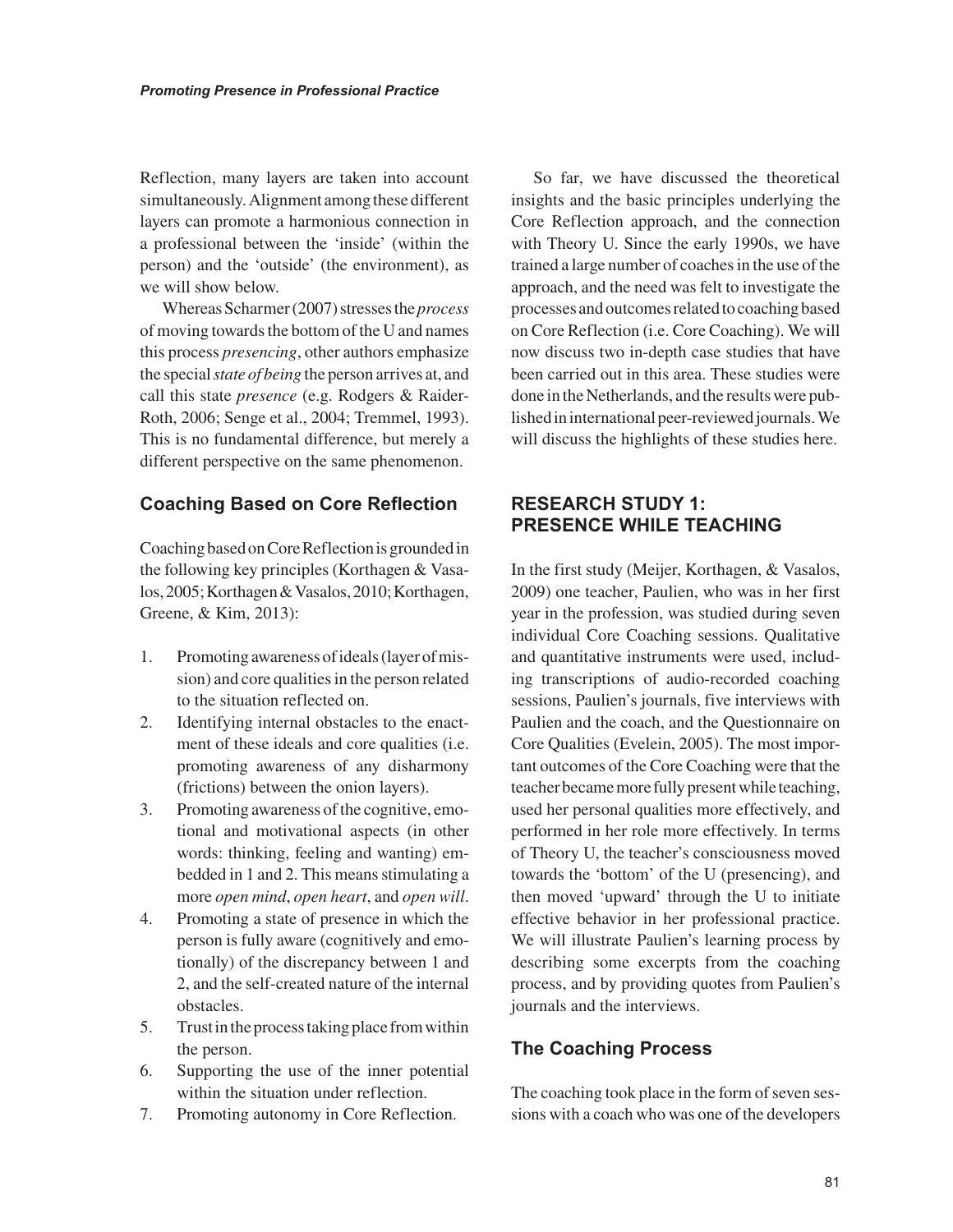of the Core Reflection approach. At the start of the trajectory, Paulien describes her problem as follows: "I just can't seem to focus on the essence of a lesson. It's too chaotic: in class as well as in my head." During the first session, the coach notices her tendency to ignore the value of successes, and to focus all of her attention on problems and the related negative feelings. He decides to apply key principle 1 of Core Reflection:

- **Coach:** ... I notice that the moment I give you positive feedback, you seem not to receive this, you seem not to let it get through to you. You seem to back away from it. [....] I find it interesting to address your essential qualities or core qualities here: I see a lot of playfulness, excitement in you as you are talking about the students and how you stimulate them, and I see how you enjoy their motivation at that very moment. These are some of the qualities that I notice. And as we are talking about what exactly happens at that moment in that classroom, then I see you provoke humor in these students. That's an important core quality. I also see the quality of involvement: everybody is extremely involved in the task and the assignments you give them. So now I'm curious: what does it do to you to see these qualities in yourself and in your students? In the lesson you give, you know how to evoke and activate these qualities, in yourself as well as in your students!
- **Paulien:** Well, yes, now you mention this, I knew of course, as I said earlier, that the lesson just went well, and I was thinking how can I hold on to this. And the fact that you now label this, I think, well, it seems to become a bit more tangible or understandable. […] Apparently, I've done something that made it go that way, but what? I understand that a bit better now. It also reassures

me a bit. Apparently it's not a coincidence if it should happen again. Maybe I can even prepare myself for it.

- **Coach:** So we might say that it is important to perceive and recognize these qualities? To be able to differentiate between them, label them, analyze them and reflect on them? Isn't this important?
- **Paulien:** Yes, I feel so now, yes. Apparently, it is. Even though I told so many people about what happened. But I now think *this* is what happened, yes. And I like this, I mean, I can think about the situation from a different angle, I like that.

Here we can see a shift taking place in Paulien, from a limited and somewhat negative perception of the situation towards an attitude of an 'open mind, open heart, open will.' She is now "seeing with fresh eyes" (Scharmer, 2007, p. 38). During this coaching session, Paulien becomes more aware of the importance of recognizing and appreciating her core qualities and the influence of this awareness on her students. It also becomes clear that, although she can recognize some of her core qualities during the coaching and after the teaching experience, at this stage she is not aware of these qualities while teaching. In fact, *during* her lessons Paulien is not very aware of herself at all, but she does become aware of this phenomenon *after* her teaching, as shown by the following journal excerpt:

*One way or another, I seem not to be in the center of my teaching, I wait for what's going to happen, let it happen to me as it were. Why do I do it like this? […] I seem to more or less "protect" myself… Apparently I don't have the guts to be completely in my lesson?*

Paulien's awareness of herself *not* being present in the here-and-now promotes her desire to be more fully present. During the next days, she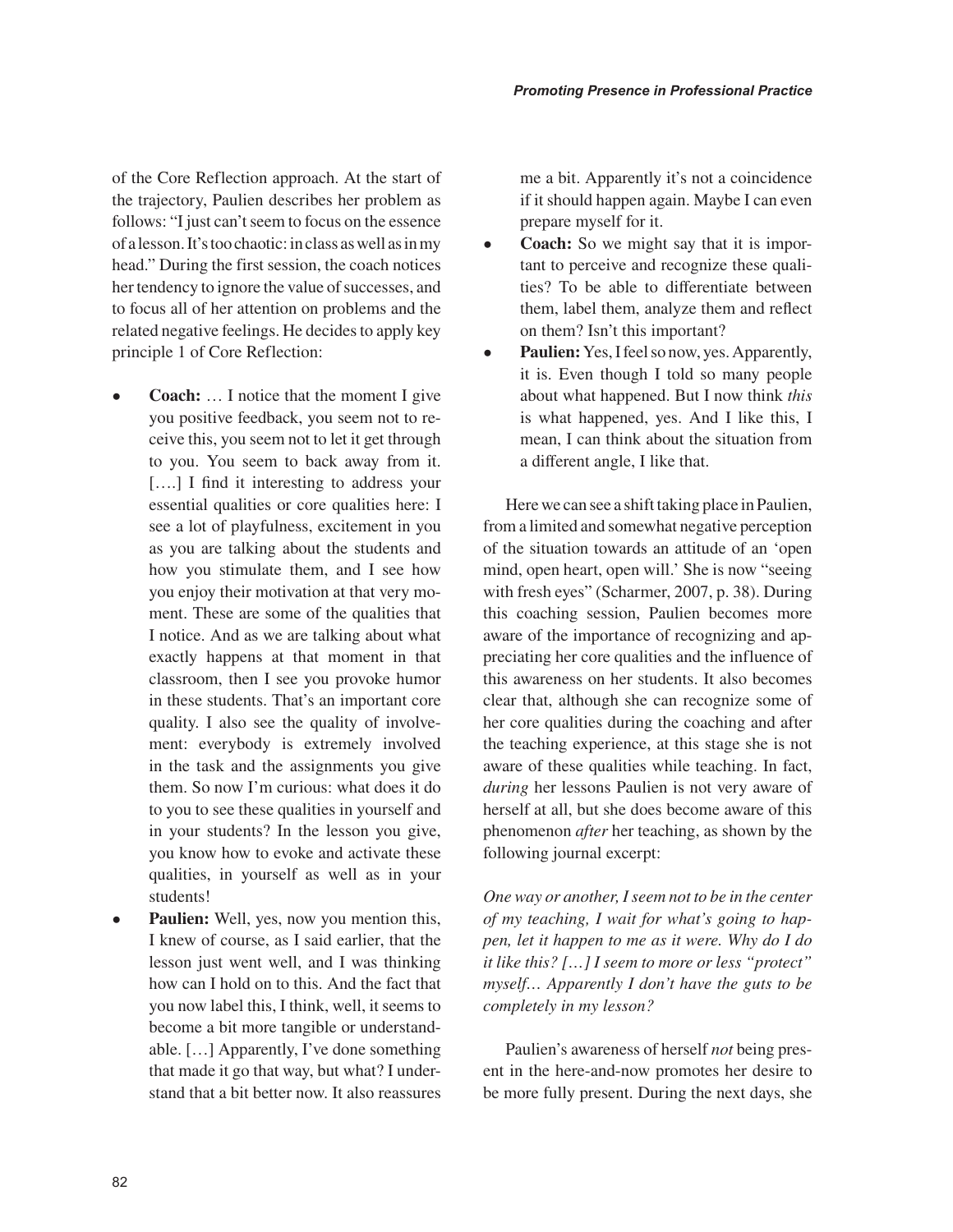continues 'to move down the U': through a more open mind, open heart, and open will, she develops more awareness of herself, her ideals and her core qualities. However, although she is now "seeing with fresh eyes", this also creates confusion and anxiety. She wonders: "If I start to feel more, can I still function well?" Here she encounters what Scharmer (2007, p. 43) calls "The Voice of Fear". During the next coaching session, it becomes clear that this is a fundamental obstacle: Paulien is afraid to become aware of her feelings, as she believes that if she opens herself fully to her feelings, she might be overwhelmed by these feelings (she even fears she might faint), and thus tends to stick to rational thinking. After this obstacle has been explored during the coaching through *thinking* about it, becoming more aware of the *feelings* around the theme, and focusing on *wanting* (how does Paulien really want to be), a breakthrough is visible in Paulien's journal:

*When Merel [a student] told me last week that the lesson was chaotic, I tried at that moment to feel my feelings in the here-and-now. I managed to do so for a moment, but I immediately felt dizzy, very unpleasant. Apparently, the mechanism to protect myself is there for a reason. What did I protect myself from? Let me recall the situation… if my feeling is right, I think I wanted to protect myself from a feeling of being rejected… Yes, that's it, that's how I felt. Strange, when I think this through, this is kind of weird. Merel did not reject me (as a person) at all, she only judged part of my behavior, namely my not acting when there is chaos in the classroom… Insight! Oh, this feels great, I feel much calmer now. Why do I do this only five days later? Why can't I do this any sooner? Even during the lesson, as the coach would like me to? Yes, yes, uncertainty, fear to get hurt… but if I hadn't done this little exercise now, I would have entered the classroom a lot more negatively tomorrow, I think. I don't have to change as a person, I "just" have to learn some behavioral stuff. Well, this sounds a lot less threatening…*

What is apparent in this journal fragment is that Paulien starts to connect *thinking* about her experiences with really *feeling her feelings*, and that she also becomes more aware of what she *wants* (key principle 3). In other words, she becomes more autonomous in balancing her cognitive, emotional as well as motivational awareness.

During the coaching, the coach helps her to further develop her awareness of both her ideal of being fully present in the here-and-now, in touch with her core qualities, and her inhibiting pattern of 'not feeling'. This promotes what Scharmer (2007, p. 38) calls "sensing from the field", with an open mind, open heart and open will:

- **Coach:** So what would it be like if you would not believe this thought of "I might faint" anymore? But instead see the thought just as it is: an assumption that is definitely wrong, a misconception. The whole idea that you might faint because of certain feelings is just … a misconception, which only has an effect if you believe in it.
- **Paulien:** It would mean that I would have confidence in… just in me. That I would know I wouldn't faint in those kind of moments. That I would manage. That it would be okay.
- **Coach:** If you just stick to that, how would that be? What do you feel?
- **Paulien:** Yes, that's an extremely happy feeling. That's really… it really makes me happy.
- **Coach:** What exactly triggers that happy feeling?
- **Paulien:** The idea that I do not have to be afraid.

Now Paulien entered a phase of "creating new thinking and principles", as Scharmer (2007, p. 29) names it. He speaks about "crystallizing vision and intention - envisioning the new from the future that wants to emerge" (p. 39). This is enhanced by the application of key principle 4 of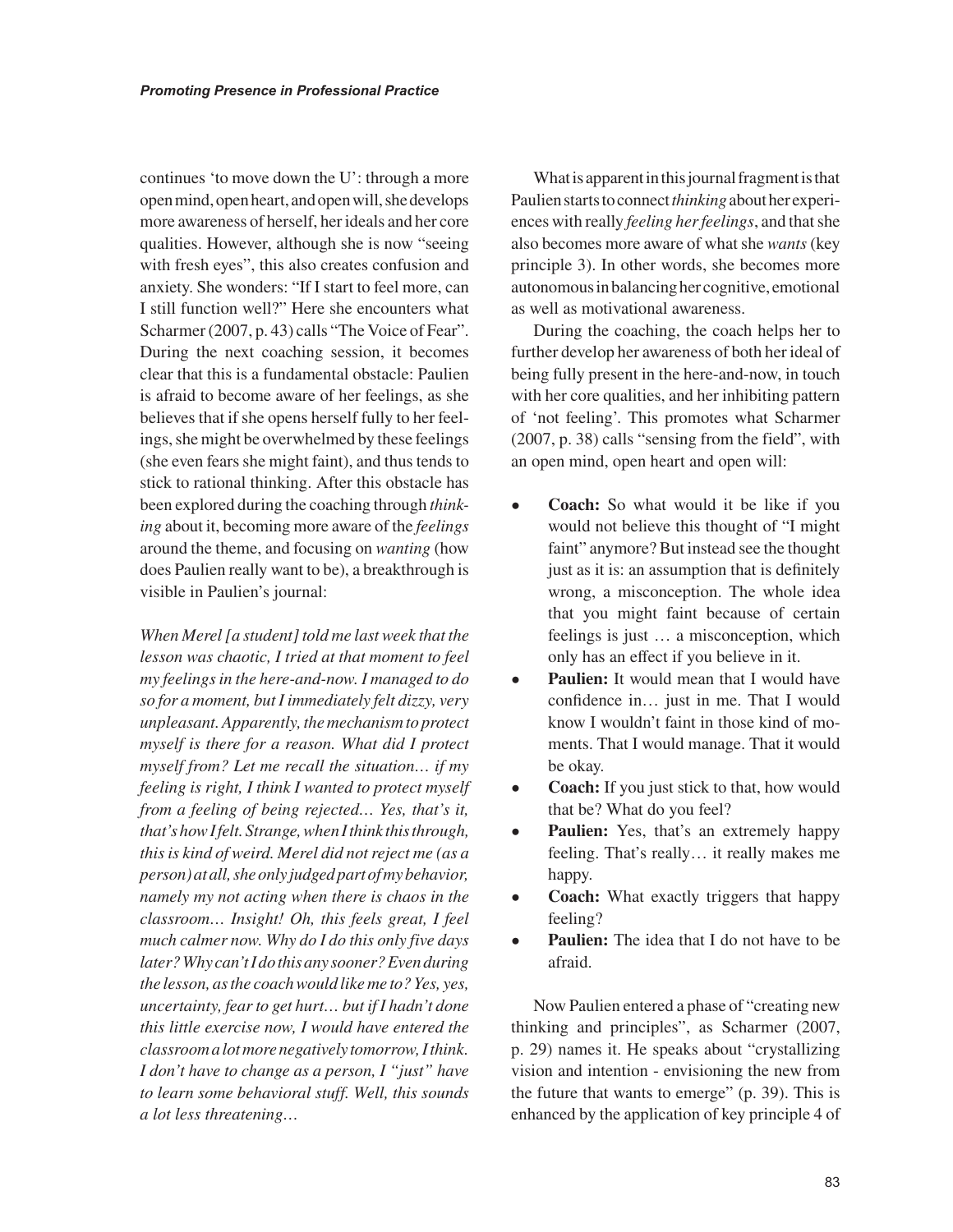Core Reflection, which means promoting awareness of both the ideal and the inner obstacle. This creates a tension within the human organism and a natural desire for reducing this tension. This helps to create a breakthrough and a transition to the phase of "letting come" (Scharmer, 2007, p. 43).

Now Paulien starts to differentiate herself from her feelings: she experiences that she *has* feelings, but also that she is *more than her feelings*, a principle formulated by Assagioli (1965). Again and again expressing his trust in the process (key principle 5), the coach helps Paulien recognize her potential of being fully present in the hereand-now as being more fundamental than both her mental constructs and the emotional effects of these constructs (key principle 6). Through this awareness, her capacity to stay in the here-andnow, while really feeling her feelings, is growing:

- **Paulien:** I feel kind of pleased that I allow myself …[to feel]. I AM allowed to not like certain things!
- **Coach:** That sounds very accepting! "I AM allowed to not like certain things."
- **Paulien:** Yes!!
- **Paulien:** It's allowed! [....] In fact, it would be rather strange if I didn't feel it that way!
- **Coach:** Great! You're beaming with joy!
- **Paulien:** I'm really happy, yes! (laughs) Yes, you know, when I think this over, and feeling like this, it's not just me for which it's much more pleasant, but also for my students.

Here we can see the right-hand side of the U take shape. In Paulien's journal, key words are "self-acceptance" and "I am not my feelings". One week later, her journal shows that she gradually starts daring "to be herself" while teaching:

*I notice on all fronts that I'm feeling more "me" among the students. I felt great and totally "present". […] I was aware that I felt relaxed. And that* 

*precisely this relaxed feeling made me feel really "free" in my actions in class. I noticed that this felt relaxed and "natural".*

A couple of weeks later, she writes:

*I feel stronger every minute, it feels like I'm more and more in charge of what we are doing in class, while on the other hand I feel I'm more and more letting students take charge as well.* 

During the final coaching sessions, the coach supports Paulien's autonomy in applying Core Reflection (key principle 7) and her ability to remain in a state of presence, by (1) promoting reflection on the meaning of presence, (2) stimulating Paulien to imagine what it would be like to always be fully present in the classroom, (3) helping her to deconstruct inhibiting beliefs that suppress the experience of presence, and (4) making the Core Reflection approach explicit. This leads to conversations such as the following:

- **Paulien:** I do believe that I am much more, that more and more I learn to genuinely be. It gives such a happy feeling [laughs]. It specifically comes to me in sudden realizations. Then there is this sudden insight and then BANG, I am. Something like that. Then I'm very aware of …, well, yes, of ME!
- **Coach:** And what does this mean to you, when you teach from this sense of being, or, being a teacher who's able to teach from her inner sense of being? Imagine you would always be able to teach from your sense of being, your inner self? What would this mean?
- **Paulien:** Well, it would save so much of your energy. If you're really yourself – I know it's strange, but it's really hard to be yourself – but if you finally succeed in being yourself, everything just comes natu-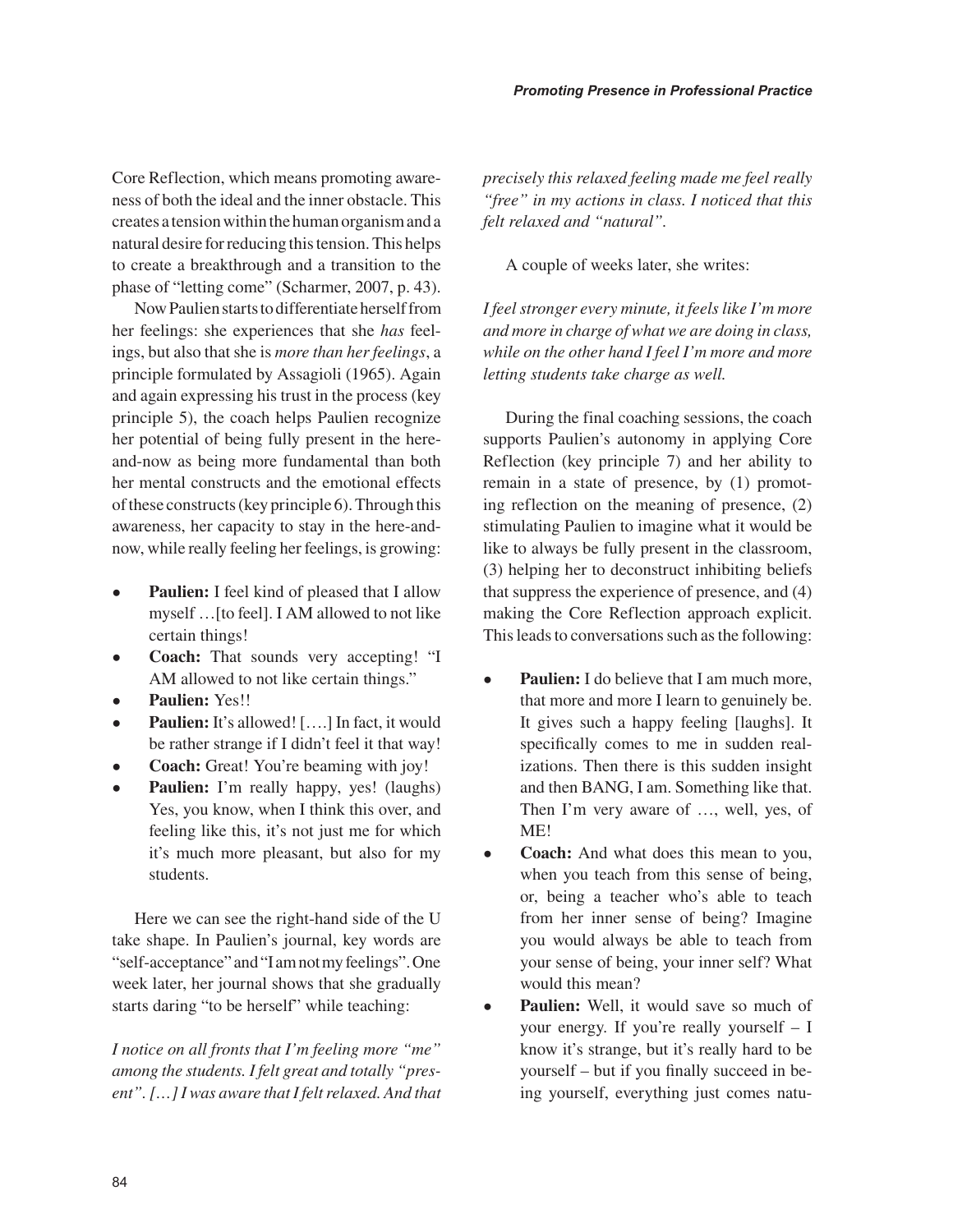rally. But I find it very difficult, when I loose touch with myself, to reconnect with myself.

- **Coach:** It's just an imaginary construction in your mind. At such a moment, first you have to recognize it, then you have to name it, reflect on it, and then you have to connect to it. Then the process will start from the inside, from yourself.
- **Paulien:** So, what you're actually saying is that this feeling that nothing really touches me, this dissociating that I'm doing, that this is just something I created myself?!
- **Coach:** Yes, you were not born that way, you acquired it.
- **Paulien:** O well, then I immediately want to get rid of it, it's so irritating! It's very annoying.
- **Coach:** It's very annoying indeed. And you don't want it.
- **Paulien:** No!

In an interview by one of the researchers involved in the study of Paulien's process, Paulien describes her newly developed potential for presence:

- **Paulien:** Well, yes, for example, during a lesson in which I forget to be myself so to speak, I notice this during the lesson, and I can do something about it.
- **Interviewer:** Could you describe this? I find that interesting. How do you notice this? What is this "noticing"?
- **Paulien:** Well, that I hear myself talking. I hear myself and then I think something like "how would she finish this sentence?" Like I'm thinking about myself in the third person, something like that.
- **Interviewer:** So you notice that this is happening, and what happens then?
- **Paulien:** Then I don't panic like I used to.
- **Interviewer:** You don't panic.

• **Paulien:** No, then I'm thinking "oh, here I'm doing it again." And then I immediately think "well, I don't want this, and I don't need to, it's nonsense". And then I turn around as it were… then I start focusing on the fact that I don't want this, and sometimes I need some time to do so, but that's okay, I do take that time now. Earlier, I felt "well, I need to finish this sentence no matter what, or I need to finish my story", a very stressful feeling, but now I will think "okay, I need some rest now". And then I can call this 'being present' to the fore really easily. It just comes. In the beginning I needed some deep breaths to do so, and to focus on my stomach… I know this sounds strange, but that's how it goes for me.

During a final interview, Paulien was asked what she felt the essence of the whole learning process was; she said:

*What I felt to be the most crucial aspect of my process of becoming a teacher was a sense of being-while-teaching*

#### **Summary**

A close analysis of the coaching sessions by the researchers revealed six stages in Paulien's learning process, described in Table 1, together with a summary of the key principles of Core reflection and the most important coaching interventions.

#### **RESEARCH STUDY 2: ELICITING THE INNER POTENTIAL OF TEACHERS AND STUDENTS**

In a second, longitudinal, mixed-method case study by Hoekstra and Korthagen (2011), the learning of 32 Dutch teachers was documented in a year in which they received no systematic support, but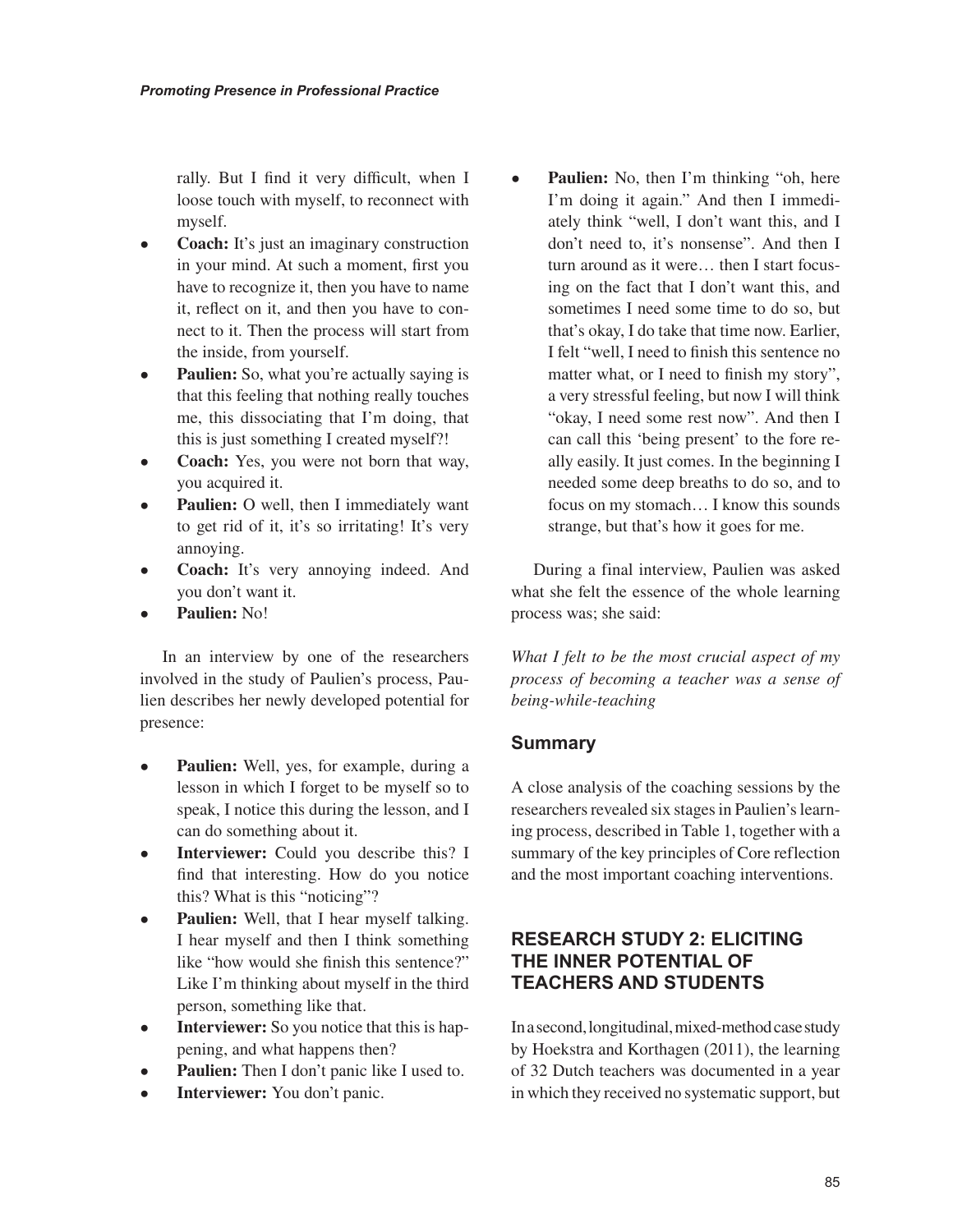|                    |  |  |  |  |  | Table 1. Stages in the coaching process, key principles of coaching based on Core reflection, and in- |  |
|--------------------|--|--|--|--|--|-------------------------------------------------------------------------------------------------------|--|
| <i>terventions</i> |  |  |  |  |  |                                                                                                       |  |

| <b>Stages</b>                                                                                                                         | <b>Key Principles of Coaching Based on Core</b><br><b>Reflection</b>                                                                                                                                                                                                                                                                                                                                                                                 | <b>Significant Coaching Interventions</b>                                                                                                                                                 |  |  |  |  |
|---------------------------------------------------------------------------------------------------------------------------------------|------------------------------------------------------------------------------------------------------------------------------------------------------------------------------------------------------------------------------------------------------------------------------------------------------------------------------------------------------------------------------------------------------------------------------------------------------|-------------------------------------------------------------------------------------------------------------------------------------------------------------------------------------------|--|--|--|--|
| Stage 1:<br>Chaos and a fixation on problems                                                                                          | • Promoting awareness of ideals and core<br>qualities (key principle 1 of Core Reflection)                                                                                                                                                                                                                                                                                                                                                           | • Focusing on acceptance of problems and<br>empathic understanding<br>· Focusing on positive experiences and<br>strengths                                                                 |  |  |  |  |
| Stage 2:<br>Deepened awareness; confusion<br>and fears                                                                                | • Promoting awareness of cognitive, emotional<br>and motivational aspects with an open mind,<br>open heart and open will (key principle 3).                                                                                                                                                                                                                                                                                                          | • Focusing on balanced attention for feeling,<br>wanting and thinking<br>• Self-exposure<br>• Being present                                                                               |  |  |  |  |
| Stage 3:<br>Open mind, open heart, open<br>will. Reflection at the identity<br>layer and confrontation with an<br>existential tension | • Identifying internal obstacles to act upon<br>ideals and core qualities (principle 2)<br>• Promoting a state of presence in which the<br>person is fully aware (principle 4)                                                                                                                                                                                                                                                                       | • Explaining focusing on feelings<br>• Exploring the limiting belief<br>• Focus on staying present with the limiting<br>belief<br>• Empowerment by focusing on emerging<br>core qualities |  |  |  |  |
| Stage 4:<br>Experiencing presence and<br>deconstructing core beliefs.                                                                 | • Trust in the process taking place from within<br>the person (principle 5)                                                                                                                                                                                                                                                                                                                                                                          | • Focus on core qualities<br>• Focus on feeling the feelings<br>• Support for the state of presence                                                                                       |  |  |  |  |
| Stage 5:<br>Deepening presence.                                                                                                       | • Promoting a state of presence in which<br>the person is fully aware (cognitively and<br>emotionally) of the discrepancy between an<br>ideal and an obstacle (a limiting belief) and<br>of the self-created nature of internal obstacles<br>(principle 4)<br>• Trust in the process taking place from within<br>the person (principle 5)<br>• Support of acting upon the inner potential<br>within the situation under reflection (principle)<br>6) | • Expressing trust<br>• Modeling presence                                                                                                                                                 |  |  |  |  |
| Stage 6:<br>Autonomy in Core Reflection<br>and maintaining presence.                                                                  | • Promoting autonomy in Core Reflection<br>$(\text{principle } 7)$                                                                                                                                                                                                                                                                                                                                                                                   | • Explaining the process of Core Reflection<br>• Use of imagination<br>• Listening and accepting                                                                                          |  |  |  |  |

had to adjust themselves to a national education innovation, which focused on promoting more active and self-regulated learning in students. While the teachers engaged in efforts to adapt themselves to this reform, reliable and validated quantitative instruments showed only limited changes in beliefs and behavior during the year. One of the 32 teachers, Nicole, who expressed that she would appreciate some support in her learning process, was offered individual coaching based on Core Reflection (by a different coach than the one who

coached Paulien) in exchange for her participation in a follow-up study. Nicole was a 55-year old biology teacher with 22 years of teaching experience. During the period in which she was being coached, the teacher became aware of beliefs and patterns that had previously inhibited change. As a result, her level of presence grew, enabling her to act on the basis of her inner potential, as we will describe below. While the validated research instruments did not show any significant changes in beliefs or behavior during the previous year of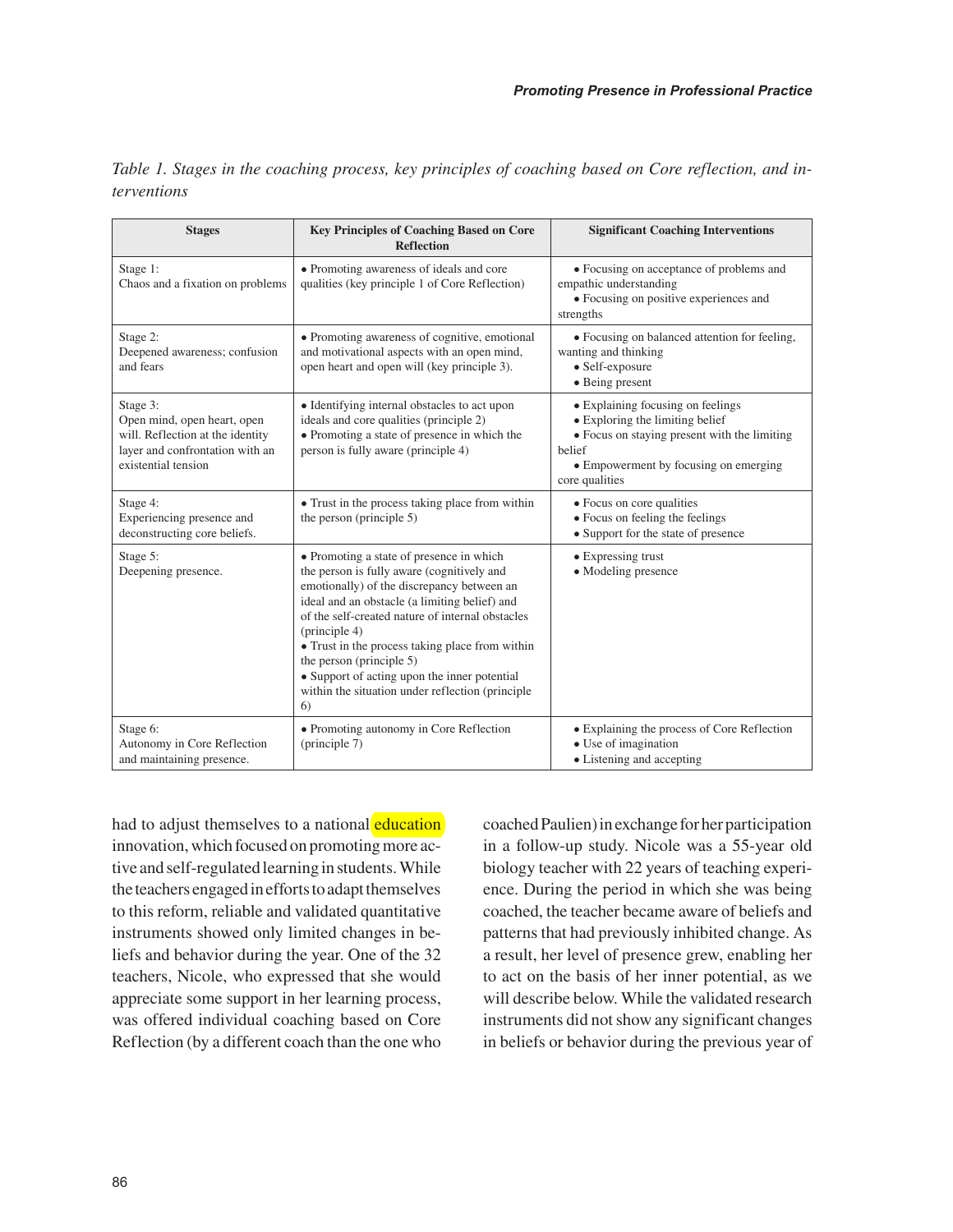unsupported learning, the data collected after the coaching trajectory showed significant changes, as we will also discuss below.

#### **Nicole's Movement through the U**

Nicole was enthusiastic about the educational reform, and in her classes she tried out many active learning strategies. For example, she regularly let her students work in groups. She had a vision of an ideal classroom, where students would work enthusiastically on the basis of their intrinsic motivation. The reality was, however, that Nicole became worried when she felt she could no longer control the learning of her students. Her "Voice of Fear" (Scharmer, 2007, p. 34) then seemed to take the lead. When this fear came up, Nicole tended to 'download' her old teaching strategy of concisely presenting the content matter to the students and providing them with the right structure, especially when students appeared to be uncertain. For example, Nicole interfered in students' own attempts to make sense of the subject matter, by taking the floor and concisely presenting the topic. After such an event, she reported the following during an initial interview:

*It felt some undetermined uncertainty. (...) So I thought I needed to present an overview of this theory quickly and strongly, because they said they did not see the structure anymore. I was consciously aware of my thoughts. I wanted to put the subject matter back on track, so that they'd leave the classroom with a good feeling, like 'oh is that what we're doing'. That was my intention. … [I thought] now I have to make sure that they know exactly what to expect. (...)* 

In this quotation, we see a mixture of thinking, wanting and feeling. Nicole *thought* about the students loosing overview of the topic, she *felt* somewhat uncertain, and *wanted* to reduce students' sense of uncertainty so that they could leave the class with a good feeling. However,

by downloading her old habit of taking over the floor, Nicole prevented the students from learning how to make sense of the topic themselves. She seemed to have the implicit belief that students should not feel uncertain and did not seem to realize that uncertainty is a natural part of new steps in a learning process.

#### **The Coaching Process**

Early in the coaching, the coach started to give full attention to Nicole's core qualities, for example her strong commitment to her work and her enthusiasm (application of key principle 1 of Core Reflection). In the video recording of this part of the coaching, we can see Nicole's strong emotional involvement. Supported by the positive feedback from her coach, she starts to talk freely about her worries:

*I always want to be innovative in my teaching. But my underlying premise is that students need to be willing to learn, and need to discover things by themselves. (…) But I have to be careful that I'm not too ambitious. Sometimes students just really don't feel like doing anything.* 

The coach helped Nicole to become aware of her thought patterns and the inner obstacles involved: her tendency to give up, and her habit of reflecting on what went wrong and what to do next time (behavior-oriented reflection). Nicole began to see that in this way, she actually obstructed herself in reaching her ideal classroom. Building on Nicole's ideal (key principle 1), the coach asked Nicole how it would be if the students were able to become aware of what happened inside them at such a moment, as part of the process of selfdirected learners. The coach said:

*In moments that students seem to give up, you have the tendency to solve this for them, by encouraging them to keep working. (…) Would it be possible that students themselves could learn to see within*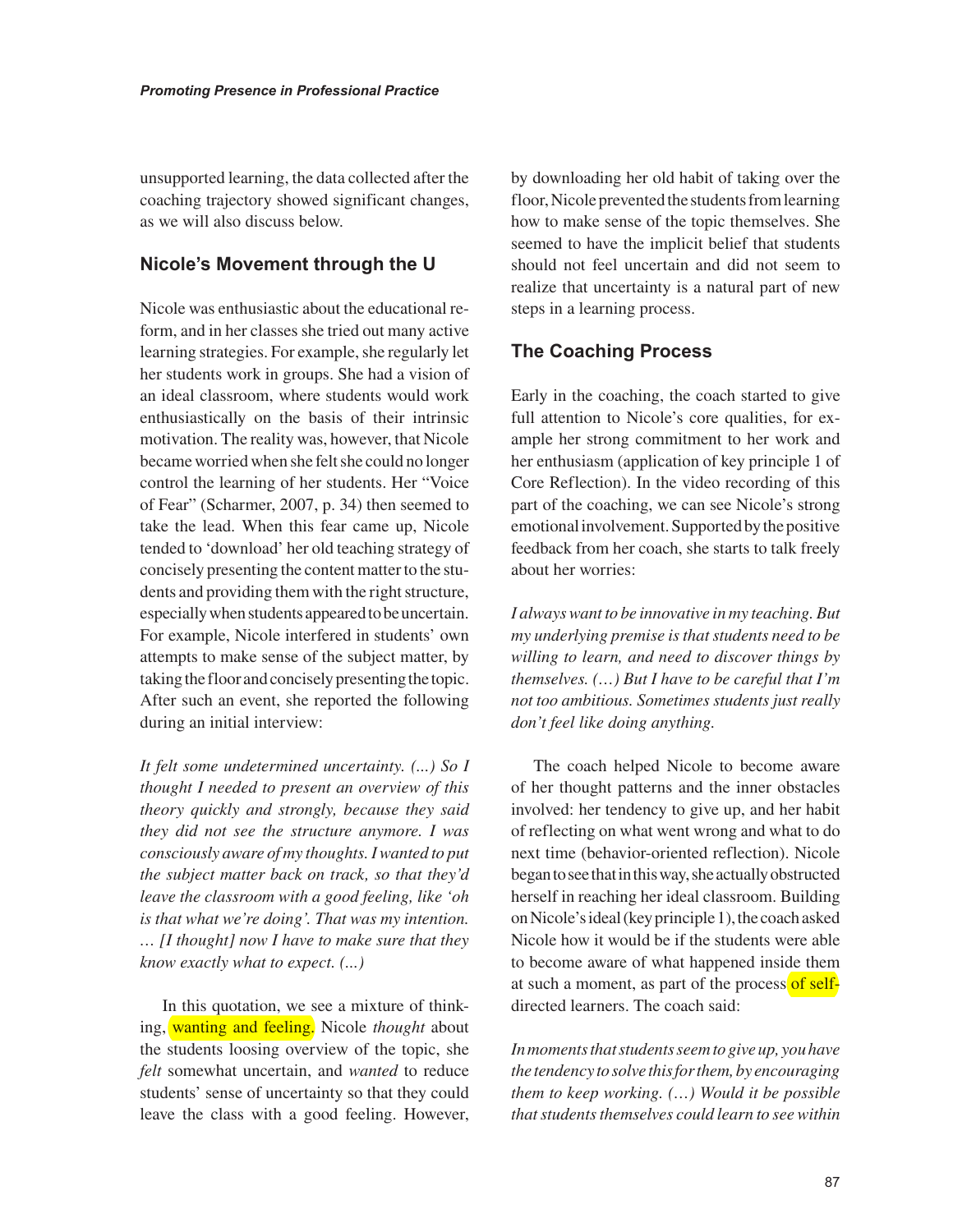*themselves what is happening to them? And that they think about whether they want to continue like this? You may explain to them that if they don't learn how to do this and motivate themselves, they may fail at school. That way you would be coaching them in how to be self-directed learners.* 

This vision immediately made Nicole enthusiastic, and she talked excitedly about a recent situation in which she had helped a student reflect on the fact that her lack of motivation for a school task was related to her lack of preparation at home. The coach explained the distinction between thinking, feeling, and wanting, as well as the notion that people do not change by thinking alone. He made Nicole aware of the fact that he used this distinction in his own coaching, and that Nicole might also use it in the guidance of her students.

• **Nicole:** So, actually, I would have to say to them: 'When I am saying this to you, how do you feel?'

Contrary to her previous tendency to label situations as "failures", she now started to see new possibilities for helping the students learn how to deal with their emotions and motivation. She exclaims:

#### *Okay, okay! Yeah, I really like this!*

In this phase of the coaching process, 'multilevel learning' took place, for now Nicole began to define her role and ideals as a teacher differently, which implies that the layers of identity and mission were touched upon and started to change. In retrospect, in the final interview, Nicole explains:

*My enthusiasm itself also inhibited me. My enthusiasm was aimed at creating new assignments to promote active learning, rather than on whether* 

*the students would like different methods. (...) Instead, I learned that I can shape my enthusiasm for the subject matter in several ways.*

The coaching helped Nicole discover that, through her behavior of taking over control from the students and her tendency to label situations as failures (based on what Scharmer calls the "Voice of Cynicism"), she hampered herself in reaching her ideal classroom. In other words, the coach helped Nicole to identify internal obstacles to enacting her ideal (key principle 2). To heighten Nicole's awareness of the conflict between her ideal and her tendency to give up as soon as she experienced failure, the coach used the metaphor of building a house. He asked her:

*If one brick falls down, do you go on building, or do you start to reflect on this failure and stop building, based on a negative evaluation of the situation?* 

Nicole was impressed by the new insights into her habitual patterns, and felt emotionally touched. A strong desire developed in her to deal with her own ineffective patterns (key principle 3). Hence, Nicole became aware, of the self-created obstacles to her ideal (key principle 4), and started to open up for new possibilities (open will).

When in the second session, the coach asked Nicole to reflect on her learning process during and after the first session, Nicole again focused on problematic experiences, and not on successes. The coach supported Nicole in naming the positive things in the situations she brought forward. In this phase, Nicole again tended to *think* about her experiences, and did not include her *feelings* or her ideals (her *wanting*) in her reflection. The coach helped Nicole to reflect on how she felt in the interaction with the students, and on how these feelings influenced her classroom behavior.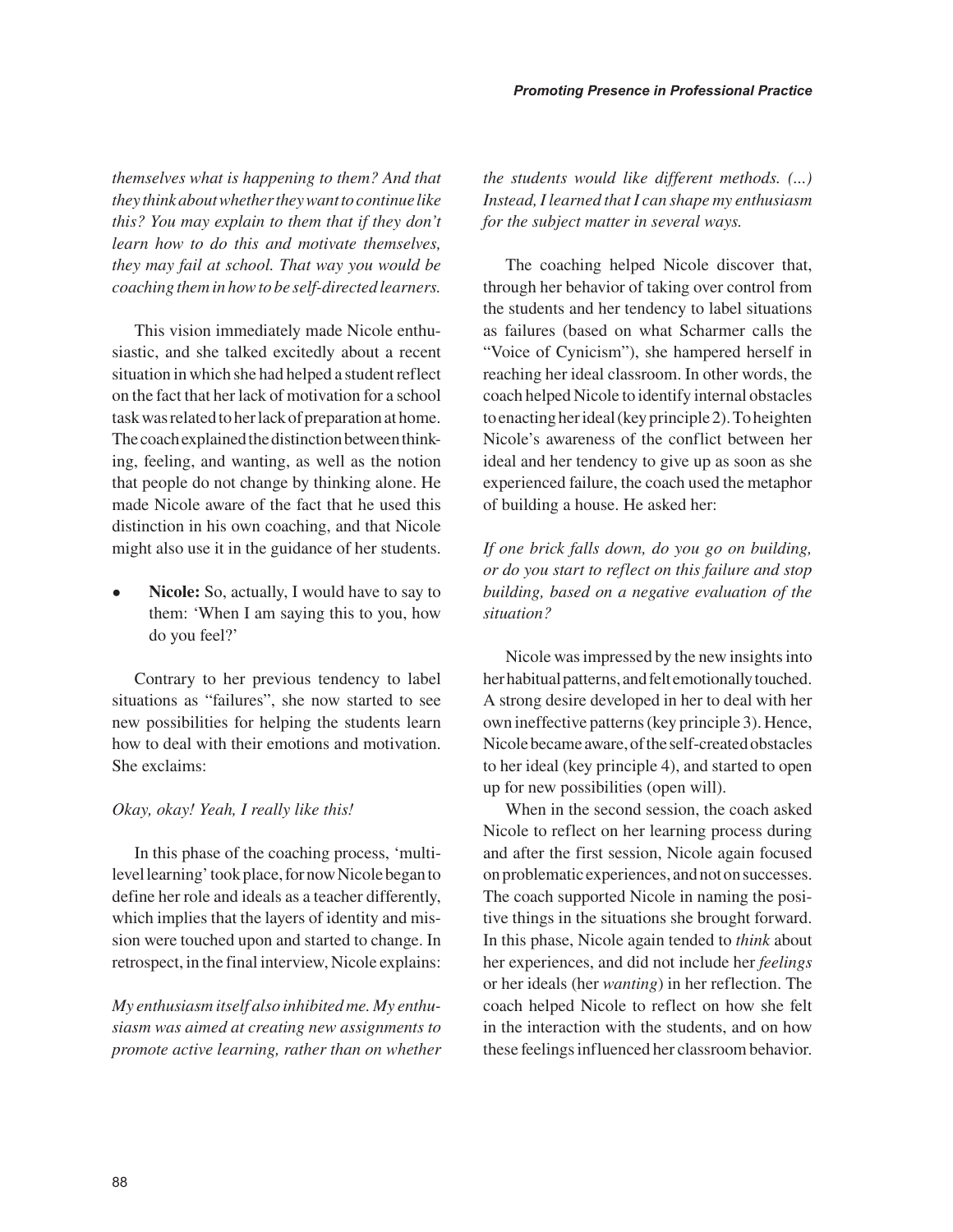The coach also asked her what an ideal situation would have looked like (using key principle 1 of Core Reflection).

- **Nicole:** In an ideal situation, the students would have returned to their work and changed their behavior. And one student, Jack, actually said that.
- **Coach:** Oh? So in this situation, Jack acts in the ideal way, but you are also faced with a problem, and you choose to focus on that problem?

The coach now supported Nicole in feeling the friction between her ideal and her actual behavior (thus following key principle 4). This is the stage in which a *state of presence* is promoted, for *being with this inner tension* without immediately wanting to *solve* it; this falls under the important phase of 'suspension' (Scharmer, 2007, p. 36). Nicole put her forehead in her hands resting on the table.

• **Coach:** I see you do this [he imitates Nicole's gesture]... What is happening,?

He mirrored Nicole's gesture, thus supporting her to stay in a state of presence in which she would be fully aware of what was happening inside her.

- **Nicole Sighed and Said:** Oh how stupid, this makes so much sense.
- **Coach:** We are all, especially in education, so used to looking at problems, not at strengths and opportunities. You could have asked Jack to explain himself, and the other students would have heard the opinion from a peer.

Nicole claps her hands and laughs, saying:

*What a lost opportunity! I am indeed inclined to look at the problem areas and treat them as problems! [After a reflective pause] I am now* 

*starting to see all those moments that have triggered me to address problems, instead of focusing on what goes well.* 

Here we see what Scharmer (2007, p. 39) calls "crystallizing vision and intention - envisioning the new from the future that wants to emerge". It is the start of the upward movement through the right-hand side of the U. Nicole shows emotion as she begins to realize that she was obstructing not only her own, but also her students' potential. In the final interview, Nicole said about this part of the **supervision** that it was a very confrontational moment for her.

As Nicole emphasized in the final research interview, this learning experience deeply impressed Nicole and contributed to a profound and lasting shift in the way she approached students in the classroom.

In the next stage, the coach helped Nicole to formulate her new insights and her new view of her role and mission as a teacher (Scharmer's phase of *crystallizing*), thus aiming at a fundamental identity change. He also started to focus more on supporting behavioral changes in Nicole that concurred with her new insights (Scharmer's phase of *prototyping*). Nicole learned how to focus on students' core qualities instead of problems, to share her ideals with her students, and to support them more effectively in becoming self-directed learners. A quote from this part of the coaching illustrates her learning:

• **Nicole:** I will concentrate on what a student can do, and not on what he or she does or cannot do. Students will then better recognize their own strengths and focus on them.

In the final coaching session she reported:

*As soon as you show students their strengths, they become more aware of them. And that is a positive energy I give them (…) And as soon as you*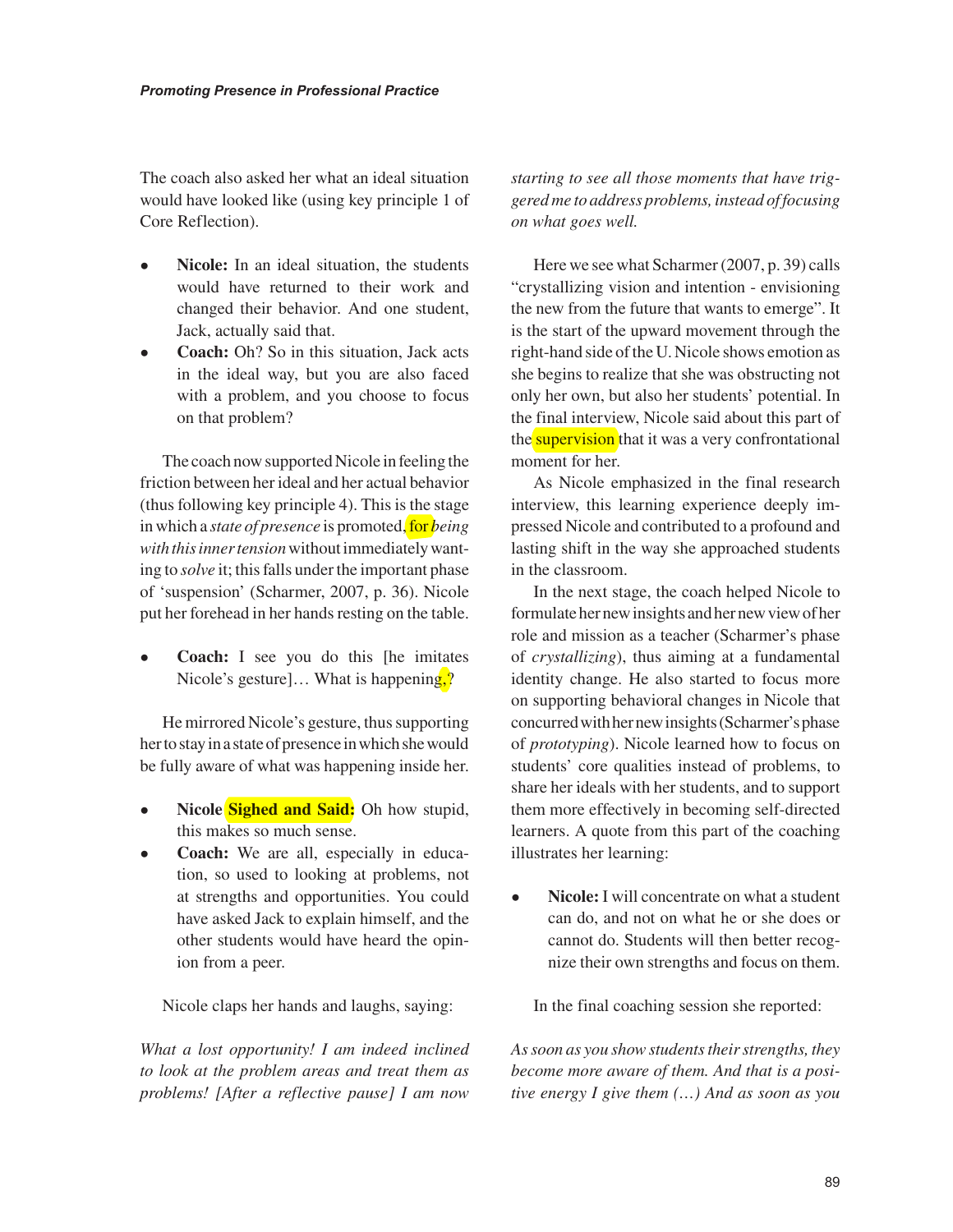*do that, you see their eyes light up, and you see streams of positive energy. I never did that before.* 

In the remainder of the coaching sessions the same issues that surfaced in the first sessions returned, but were now reflected on in more depth. Much attention was devoted to supporting Nicole in *staying in a state of presence* in which she was fully aware of her mission and her core qualities, and of her tendency to fall back into limiting patterns. At this stage, the coach *explicitly modeled* interventions such as focusing on thinking, feeling, and wanting, focusing on successes rather than problems, and sharing an ideal with the learner, thus supporting the actualization of Nicole's inner potential (key principle 6). Nicole and the coach regularly spoke about these interventions, about how they influenced Nicole in the here-and-now, and about how Nicole could use similar interventions in her classes. In this manner, the coaching started to affect not only Nicole herself, but also her students. In the final interview, Nicole reported:

*I learned that if you point out their feelings when you see how the student is doing [emotionally], and when you point that out, that part of her [the student's] frustration disappears, because I acknowledge those feelings. I learned that from my coach when he sometimes said: "that must have been depressing for you". (...) Because it is recognized, that is so extremely important, I learned that. And when you do that with students, then they feel recognized, which happens much too little at school.*

In the final sessions, the coach and Nicole did several role-plays aimed at strengthening the transfer to Nicole's practices (Scharmer would probably call this *prototyping* and *embodying*). These sessions also aimed at stimulating Nicole's further self-directed professional learning. Over and over again, the coach expressed his trust in Nicole's potential to change (key principle 5). In the final interview Nicole reported that she had fundamentally grown as a professional:

*My vision is very much alive in my head, and it is what keeps me going. I used to have the hope or idea that there would be flow [in my classes] and that my behavior conformed to my vision, and I realized tha* $\int \frac{dt}{dt}$  wasn't true. And now I realize *that it does start to flow from my vision to my behavior. I notice that each moment in the classroom when I say 'I do not see you do anything, what are you doing?' or 'why aren't you doing anything?' or 'what could you be doing right now?' or 'how come you are not doing anything?' that I find all these are related to my vision. And also, that this will have its effect in the long run, instead of [what I used to think] expecting an immediate effect in the student.*

In the final sessions, the coach helped Nicole to take responsibility for and organize her own learning (key principle 7). He encouraged her to reflect independently with the aid of the Core Reflection principles. Gradually, Nicole changed her superficial 'does work/does not work' evaluation of teaching strategies (behavior-oriented reflection) into more meaning-oriented reflection. Moreover, Nicole learned how to recognize and deal with students' emotions and strengths.

#### **Final Outcomes**

Nicole's learning outcomes were evident in the questionnaire data, which showed that her beliefs regarding students' self-regulated learning had indeed changed significantly  $(p<0.05)$ . According to the student questionnaire, which measured the actual teacher's performance, Nicole's behavior in the classroom changed significantly as well, particularly the kind of behavior that fosters students' own reflection  $(p<0.05)$  and their active involvement in their learning  $(p<0.05)$ . This is especially noteworthy because during the previous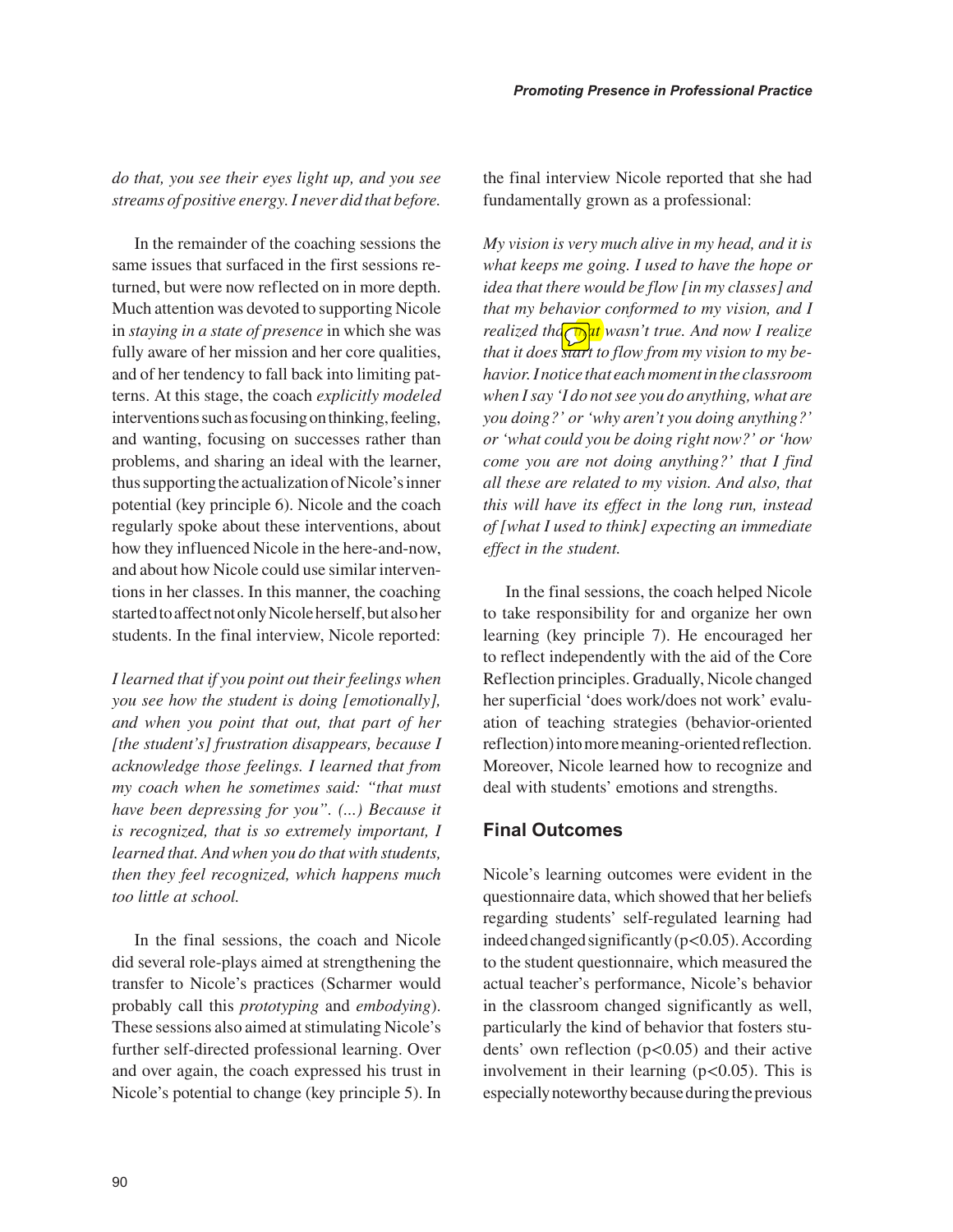year, when Nicole received no systematic support, we used the same instruments for tracking her development, but then we found no changes during the year. (For methodological details, see Hoekstra & Korthagen, 2011)

After the coaching, Nicole not only kept directing her own development, but she also successfully transformed her workplace. Two years later, she confirmed that she was still using the newly acquired insights and skills:

*I also keep working on new ideas to support students to become more responsible and active learners and I achieve great results with minor interventions.* 

Nicole had even realized changes at the school level:

*After I became aware of how I wanted to enact my vision, I realized that there was little support for this kind of learning within my school. (…) I started my own teacher team.* 

She appeared to have taken training courses in Core Reflection and applied Core Reflection in the coaching of student teachers who did their practicum in her classes. When she read the first research paper that we wrote about her learning process, she exclaimed:

*My God, I learned a lot. It hit the core of my being.*

#### **CONCLUSION AND DISCUSSION**

Both studies show how the principles of Core Reflection can be used in coaching to help people move through a U-shaped learning process, in which they arrive at a state of presence and gain the competence and confidence to act from this state. We showed how, even if a coachee is struggling with a serious problem, Core Reflecton can create a shift from the problematic experience towards 'presencing'.

We believe that the significance of both studies transcends the field of education, as the essence of what we found has to do with *connecting professional and personal growth* (Korthagen, 2010; Meijer, Korthagen, & Vasalos, 2009). The second study also shows that the teacher involved not only learned how to move through the U herself and become more present to her own potential. She also learned how to support her students' potential to go through the U and to stay in a state of presence, also when faced with problems. Hence, the coaching process affected two levels at the same time: the learning of Nicole and the learning of her students. This shows that coaching based on Core Reflection can make Theory U applicable to education and other helping professions both at the level of the practitioner and client.

#### **Transformational Learning**

As Poutiatine (2009) states, the Core Reflection approach seems to offer a key instrument in *transformational learning*, that is, learning in which we experience "dramatic, fundamental change in the way we see ourselves and the world in which we live" (Merriam et al., 2007; Cranton, 2006; Mezirow, 2003). Through the promotion of Core Reflection, changes can take place that go beyond gradual adjustments in professional behavior ("first-order change"). What we can observe in the stories of Paulien and Nicole are "second-order changes", defined by Levy and Mary (1986) as "transformative change". They state that "secondorder change is a multidimensional, multi-level, qualitative, discontinuous, radical organizational change involving a paradigmatic shift" (p. 5). Indeed, in both the examples of Paulien and Nicole all levels of the onion model are included in the change process and were brought into alignment.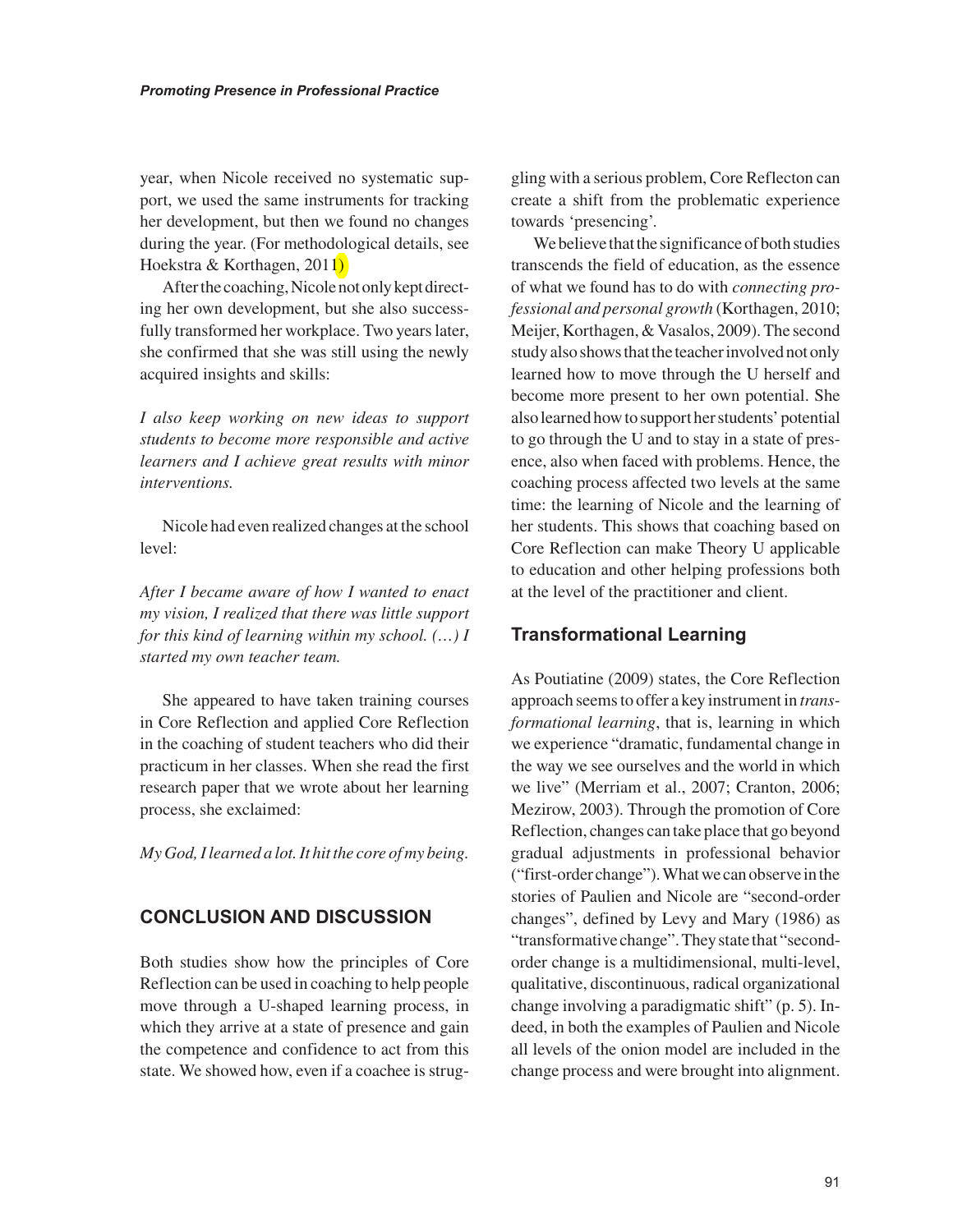Hence, what we have described in this chapter is a type of coaching aimed at deep forms of learning, but not in the traditional sense in which most therapeutic approaches conceptualize 'going deep', such as focusing on traumatic childhood experiences. On the contrary, in the Core Reflection approach 'going deeper' refers to the joyful adventure of awakening to the richness of the present reality, discovering new possibilities, and focusing on the positive feelings connected with one's inner potential, and one's inner sources of inspiration. As Korthagen and Vasalos (2010) note, such strong positive feelings and fresh insights are usually not triggered when the learning process only focuses on the outer levels of the onion model, where first-order change is the goal.

#### **Core Qualities and Presence**

The essence of Core Reflection is the promotion of a transformational shift in awareness from problems encountered in practice towards more awareness of personal strengths (core qualities), and towards the potential for presence. This is an interesting connection that offers a refinement of Theory U: *A state of presence corresponds with awareness of and the enactment of core qualities.* In other words, through presencing the person becomes more connected with the 'inner core', depicted as a white circle in Figure 1. In terms of the Core Reflection theory, the U-movement corresponds with a shift from the outer layers of the onion model towards the core, and then back to the outer layers of behavior and environment.

This insight has an important practical implication for the use of Theory U in coaching: *presencing is promoted by focusing on core qualities*. The promotion of awareness of core qualities is thus a pivotal element in Core Coaching. The principle can also be applied to self-reflection: if one encounters a problematic situation, a focus on one's core qualities with an open mind, open heart and open will, can enhance a shift towards a state of presence. The actual use of one's core qualities in the situation corresponds with the upward movement at the right side of the U.

A focus on personal qualities concurs with recent development within psychology. A whole new branch of psychology, *positive psychology*, emphasizes the need to focus more on personal strengths and on positive experiences than on failures and deficiencies (Peterson, 2006; Seligman & Csikszentmihalyi, 2000). Researchers in this field have found empirical evidence that awareness of one's core qualities (which positive psychologists call *character strengths)* promotes creativity and personal effectiveness (Fredrickson & Losada, 2005). This finding is in line with Theory U, and is confirmed by the empirical studies discussed in this chapter. Both Paulien and Nicole developed professional behavior that was both appropriate to the environment and personally fulfilling. Our studies reveal the details of the processes and stages involved, and provide evidence of significant outcomes in performance. They also reveal a number of other interesting issues that we will present below.

#### **From a Focus on the Past to a Focus on the Future**

Kierkegaard stated: "Life can only be understood backward, but it must be lived forward." His famous message seems self-evident, and indeed, the idea is very common that we can only develop an understanding about ourselves and our environment by looking back on our experiences. However, although we do not want to suggest that it is not important to learn from past experiences, it is also relevant to see that this common view of reflection always creates some distance between the here-and-now and the reflective process: in fact what we normally reflect on, is something that happened in the past, even though this 'past' may have taken place a few seconds ago (Korthagen & Vasalos, 2010). This creates the risk that our awareness is limited by the past experience and its features, for as Osberg and Biesta (2007) de-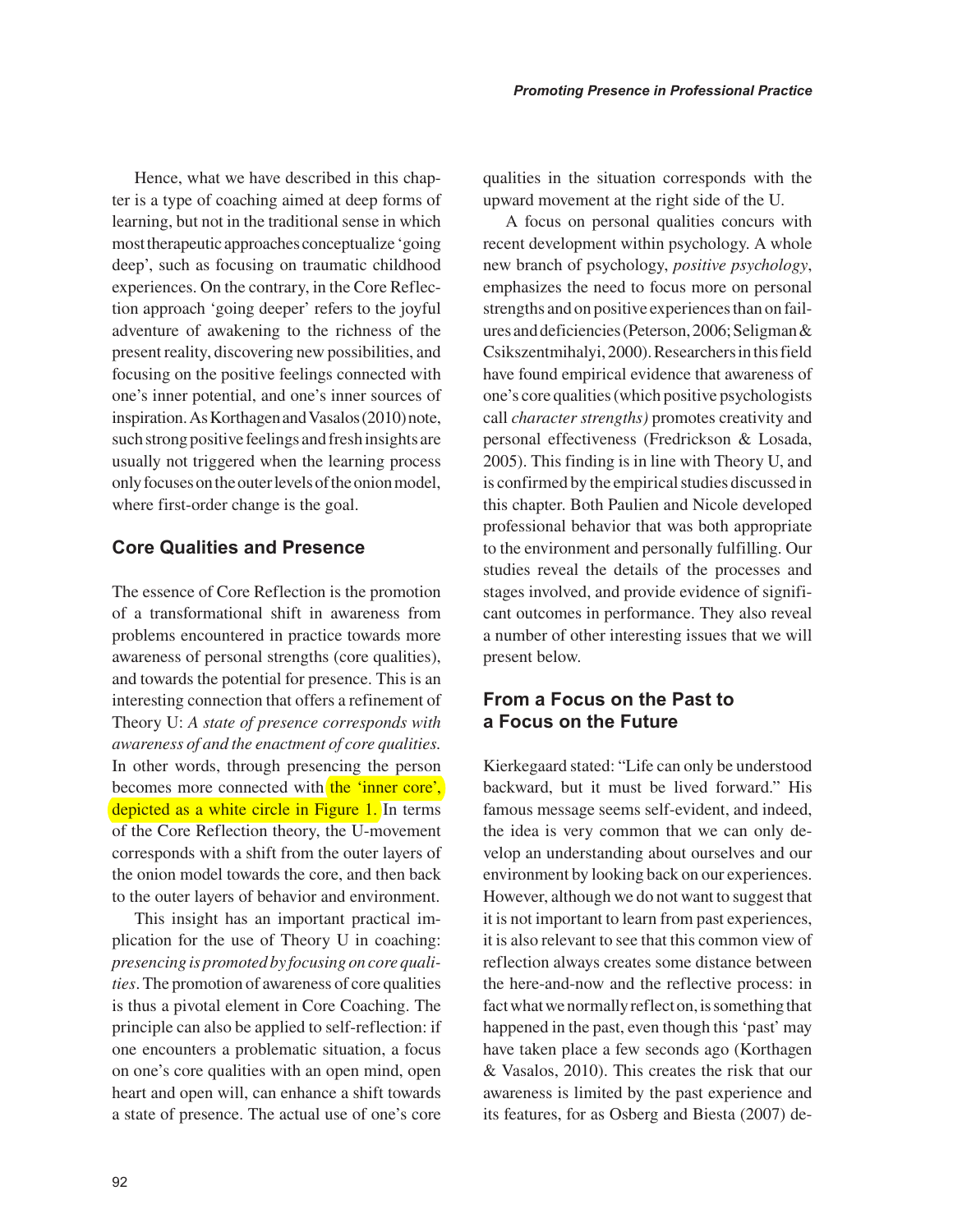scribe, we tend to view reality from the specific perspective of what has happened. Especially when the past situation has triggered negative emotions, a kind of 'tunnel thinking' may occur, as positive psychologist Fredrickson (2002) has shown. Fredrickson has also found that this often leads to a 'reactive' way of dealing with reality (i.e. downloading), and thus, a lack of creativity. In such situations, we often lose the connection with our personal strengths and our core qualities.

The Core Reflection principle of giving more attention to ideals instead of problems helps to foster positive feelings and more creativity, thus avoiding the downloading trap. The cases described above show that it is not always necessary to first analyze the problematic features of a situation in full depth. Reflection on one's ideal may often be a much more effective way of understanding the essence of the problem the person encounters (Meijer et al., 2009; Korthagen, Greene  $\&$  Kim, 2013). Ideals often resonate with the most inner level of mission: they have to do with our deepest desires, our sense of meaning in life, and thus with our core, our full potential as human beings. This sheds a positive light on our problems: they can be viewed as opportunities to get in touch with our deepest potential, a potential that is already emerging. This view concurs with the subtitle of Scharmer's (2007) book: "Leading from the future as it emerges".

#### **Presence and Full Awareness of the Here-and-Now**

Thus, an important shift in coaching and in any professional learning process is the shift from reflection on the past towards awareness of our ideal future, as a means of getting in touch with personal strengths, and of overcoming tunnel thinking or the obstacles preventing people from realizing their ideals. Yet an even more crucial step is to shift from both reflecting on the past or the

future to a focus on the *here-and-now*. What we are talking about is overcoming not only the gap between the here-and-now and the past, but even the gap between the here-and-now and the future, and to realize our full potential in the here-and-now. This implies a shift from the notion of reflection to *full awareness*, of both the inner and the outer world as they present themselves *now*. This crucial step has been illustrated by the descriptions of the processes the two teachers, Paulien and Nicole, went through. At the bottom of the U their full human potential started to unfold.

As Rodgers and Raider-Roth (2006, p. 271) explain, the key to presence is being present to oneself and the environment simultaneously. Interestingly, our contact with the outside world is strengthened through a deeper awareness of ourselves (Almaas, 1986, 2008; Senge et al., 2004). As Korthagen and Vasalos (2010) state, this is how the connection between the professional and the personal element in professional behavior is made (Intrator and Kunzman, 2006). This connection is crucial to optimal functioning, since many authors emphasize that a strong divide between the personal and the professional can lead to ineffective inner frictions (Beijaard et al., 2004; Nias, 1989). Palmer (2004) states that it is essential for professionals to "live divided no more". This is exactly what Core Reflection has to offer. As Kim and Greene (2011, p. 114) put it:

*[Core Reflection] is about the opportunity to be who you really are or really want to be. Some people might call it self-actualization. Some people might call it authenticity, some might call it flow, but I'm not sure it's any of those things exactly. I think it's about being human, being very natural in responses, and being very present.*

Indeed, Core Reflection offers the instruments to overcome the division between how you work as a professional and who you are as a human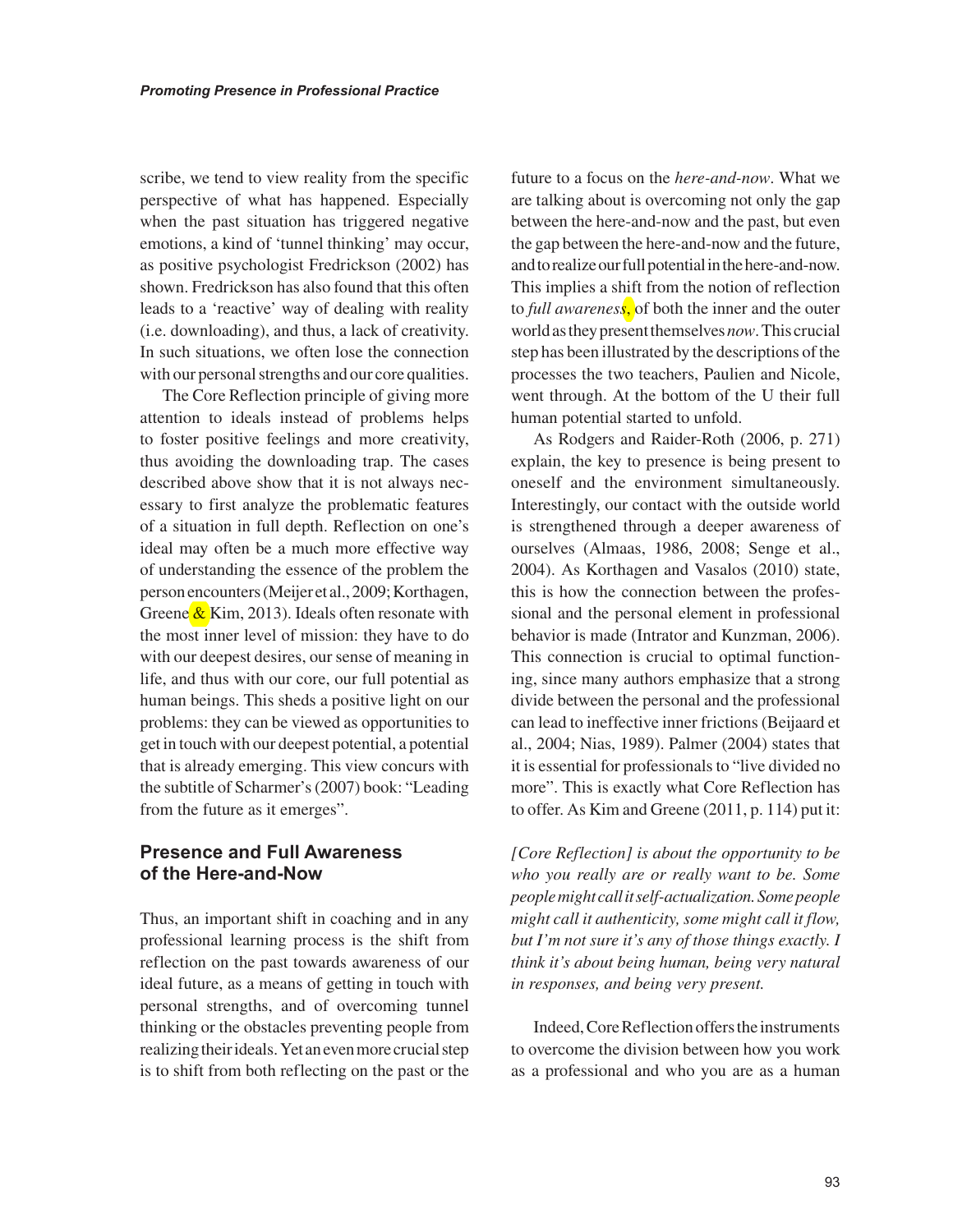being, and appears to be a fruitful coaching approach supporting Scharmer's Theory U, while at the same time refining it.

#### **REFERENCES**

Almaas, A. H. (1986). *Essence: The diamond approach to inner realization*. York, UK: Samuel Weiser.

Almaas, A. H. (2008). *The unfolding now: Realizing your true nature through the practice of presence*. Boston: Shambala.

Assagioli, R. (1965). *Psychosynthesis: A manual of principles and techniques*. New York: Penguin.

Beijaard, D., Meijer, P. C., & Verloop, N. (2004). Reconsidering research on teachers' professional identity. *Teaching and Teacher Education*, *20*(2), 107–128. doi:10.1016/j.tate.2003.07.001

Cranton, P. (2006). *Understanding and promoting transformative learning* (2nd ed.). San Francisco, CA: Jossey-Bass.

Dolk, M. (1997). *Onmiddellijk onderwijsgedrag* [Immediate teaching behavior]. Utrecht, The Netherlands: WCC.

Epstein, S. (1990). Cognitive-experiential selftheory. In L. A. Pervin (Ed.), *Handbook of personality, theory and research* (pp. 165–192). New York: The Guilford Press.

Eraut, M. (1995). Schön shock: A case for reframing reflection-in-action? *Teachers and Teaching:Theory and Practice*, *1*(1), 9–22. doi:10.1080/1354060950010102

Evelein, F. G. (2005). *Psychologische basisbehoeften van docenten in opleiding* [Basic psychological needs of student teachers]. Utrecht, The Netherlands: IVLOS.

Fredrickson, B. L. (2002). Positive emotions. In C. R. Snyder, & S. J. Lopez (Eds.), *Handbook of positive psychology* (pp. 120–134). Oxford, UK: Oxford University Press.

Fredrickson, B. L., & Losada, M. F. (2005). Positive affect and the complex dynamics of human flourishing. *The American Psychologist*, *80*(7), 678–868. doi:10.1037/0003-066X.60.7.678 PMID:16221001

Hoekstra, A. (2007). *Experienced teachers' informal learning in the workplace*. Utrecht, The Netherlands: IVLOS, Universiteit Utrecht.

Hoekstra, A., & Korthagen, F. A. J. (2011). Teacher learning in a context of educational change: Informal learning versus systematic support. *Journal of Teacher Education*, *62*(1), 76–92. doi:10.1177/0022487110382917

Immordano-Yang, M. H., & Damasio, A. (2007). We feel, therefore we learn: The relevance of affective and social neuroscience to education. *Mind*. *Brain and Education*, *1*, 3–10. doi:10.1111/j.1751- 228X.2007.00004.x

Intrator, S. M., & Kunzman, R. (2006). Starting with the soul. *Educational Leadership*, *63*(6), 39–42.

Korthagen, F., Greene, W., & Kim, Y. (Eds.). (2013). *Teaching and learning from within: A core reflection approach to quality and inspiration in education*. New York: Routledge.

Korthagen, F., & Vasalos, A. (2005). Levels in reflection: Core reflection as a means to enhance professional development. *Teachers and Teaching: Theory and Practice*, *11*(1), 47–71. doi:10.1080/1354060042000337093

Korthagen, F. A. J. (2004). In search of the essence of a good teacher: Towards a more holistic approach in teacher education. *Teaching and Teacher Education*, *20*(1), 77–97. doi:10.1016/j. tate.2003.10.002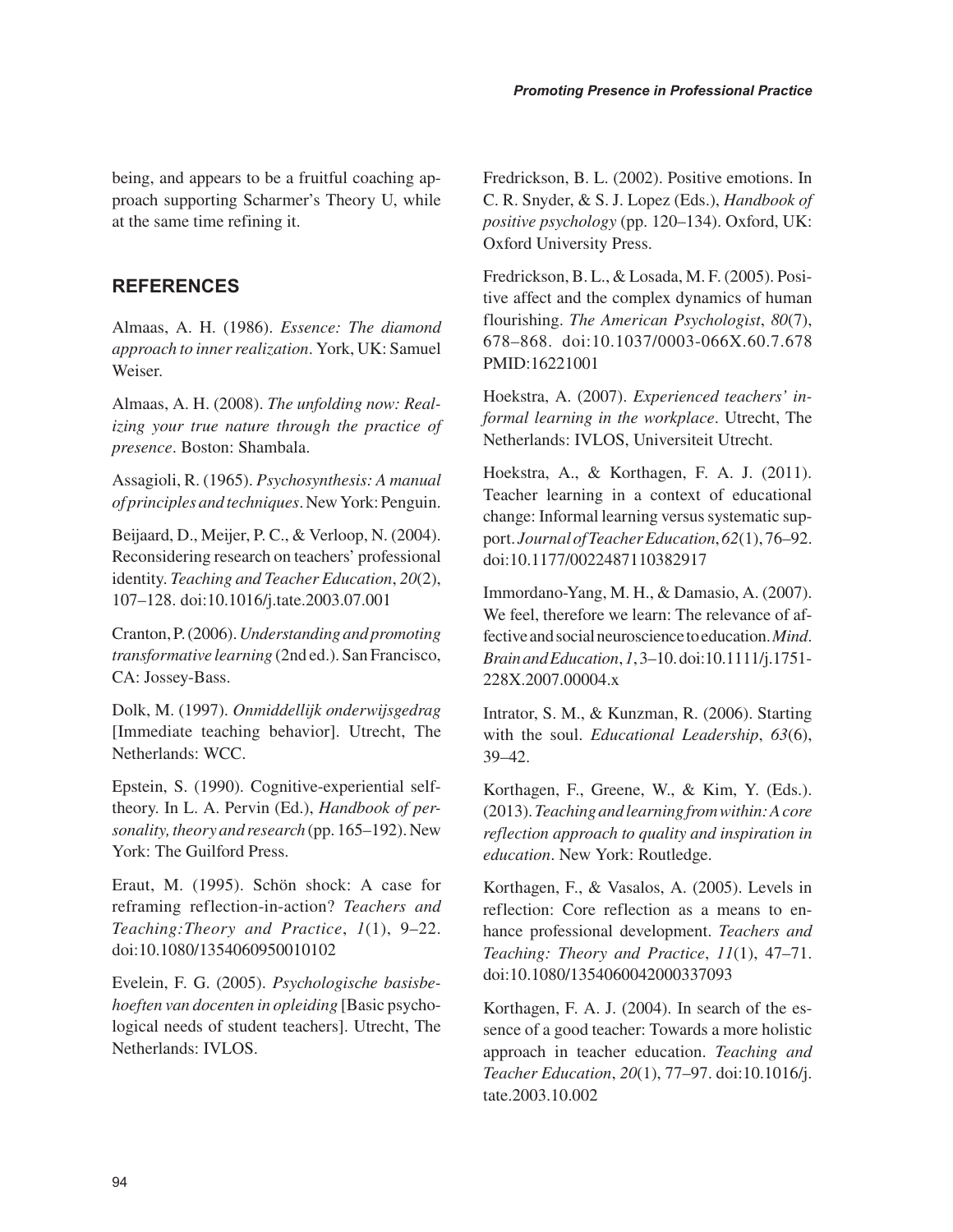Korthagen, F. A. J. (2010). How teacher education can make a difference. *Journal of Education for Teaching*, *36*(4), 407–423. doi:10.1080/026074 76.2010.513854

Korthagen, F. A. J., & Vasalos, A. (2010). Going to the core: Deepening reflection by connecting the person to the profession. In N. Lyons (Ed.), *Handbook of reflection and reflective inquiry: Mapping a way of knowing for professional reflective inquiry* (pp. 529–552). New York: Springer. doi:10.1007/978-0-387-85744-2\_27

Lazarus, R. S. (1991). *Emotion and adaptation*. New York: Oxford University Press.

Levy, A., & Mary, U. (1986). *Organizational transformation*. New York: Praeger.

Mansvelder-Longayroux, D. D., Beijaard, D., & Verloop, N. (2007). The portfolio as a tool for stimulating reflection by student teachers. *Teaching and Teacher Education*, *23*(1), 47–62. doi:10.1016/j.tate.2006.04.033

Meijer, P. C., Korthagen, F. A. J., & Vasalos, A. (2009). Supporting presence in teacher education: The connection between the personal and professional aspects of teaching. *Teaching and Teacher Education*, *25*(2), 297–308. doi:10.1016/j. tate.2008.09.013

Merriam, S. B., Caffarella, R. S., & Baumgartner, L. M. (2007). *Learning in adulthood: A comprehensive guide* (3rd ed.). San Francisco, CA: Jossey-Bass.

Mezirow, J. (2003). Transformative learning as discourse. *Journal of Transformative Education*, *1*(1), 58–63. doi:10.1177/1541344603252172

Nias, J. (1989). *Primary teachers talking: A study of teaching as work*. London: Routledge.

Ofman, D. (2000). *Core qualities: A gateway to human resources*. Schiedam: Scriptum.

Osberg, D., & Biesta, G. J. J. (2007). Beyond presence: Epistemological and pedagogical implications of 'strong' emergence. *Interchange*, *38*(1), 31–51. doi:10.1007/s10780-007-9014-3

Palmer, P. J. (1998). *The courage to teach*. San Francisco, CA: Jossey-Bass.

Palmer, P. J. (2004). *A hidden wholeness: The journey toward an undivided life*. San Francisco, CA: Jossey-Bass.

Peterson, C. (2006). *A primer in positive psychology*. New York: Oxford University Press.

Peterson, C., & Seligman, M. E. P. (2004). *Character strengths and virtues: A handbook and classification. Washington, DC: APA Press*. Oxford: University Press.

Poutiatine, M. I. (2009). What is transformation? Nine principles toward an understanding of the transformational process for transformational leadership. *Journal of Transformative Education*, *7*(3), 189–208. doi:10.1177/1541344610385249

Rodgers, C. R., & Raider-Roth, M. B. (2006). Presence in teaching. *Teachers and Teaching: Theory and Practice*, *12*(3), 265–287. doi:10.1080/13450600500467548

Rothschild, B. (2000). *The body remembers: The psychophysiology of trauma and trauma treatment*. New York: Norton & Co.

Ryan, R. M., & Deci, E. L. (2002). Overview of self-determination theory: An organismic dialectical perspective. In E. L. Deci, & R. M. Ryan (Eds.), *Handbook of self-determination research* (pp. 3–33). Rochester, NY: The University of Rochester Press.

Scharmer, C. O. (2007). *Theory U: Leading from the future as it emerges*. Cambridge, MA: Society for Organizational Learning.